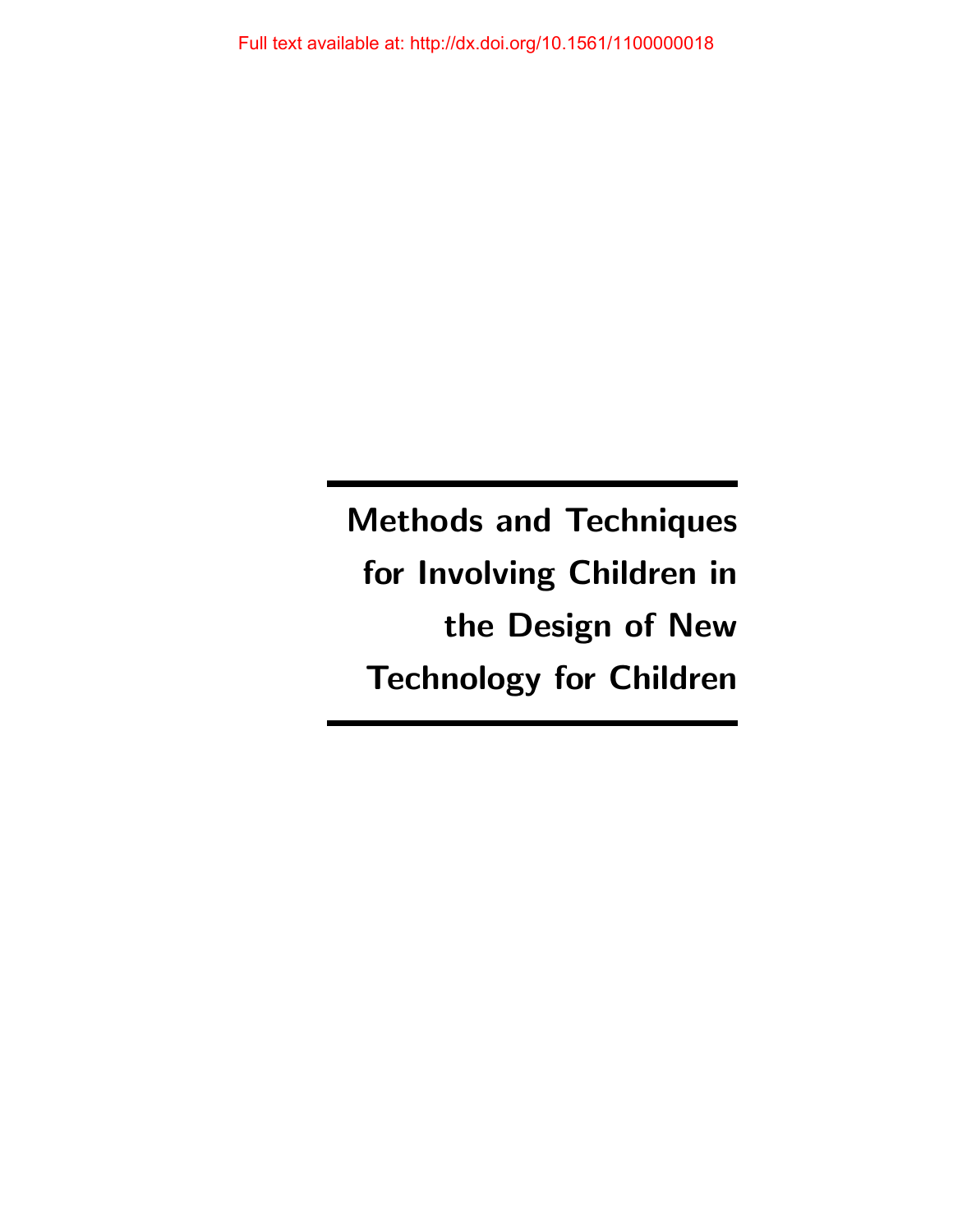# Methods and Techniques for Involving Children in the Design of New Technology for Children

# Jerry Alan Fails

Montclair State University, USA jerry.fails@montclair.edu

# Mona Leigh Guha

University of Maryland, USA mona@cs.umd.edu

# Allison Druin

University of Maryland, USA allisond@umiacs.umd.edu

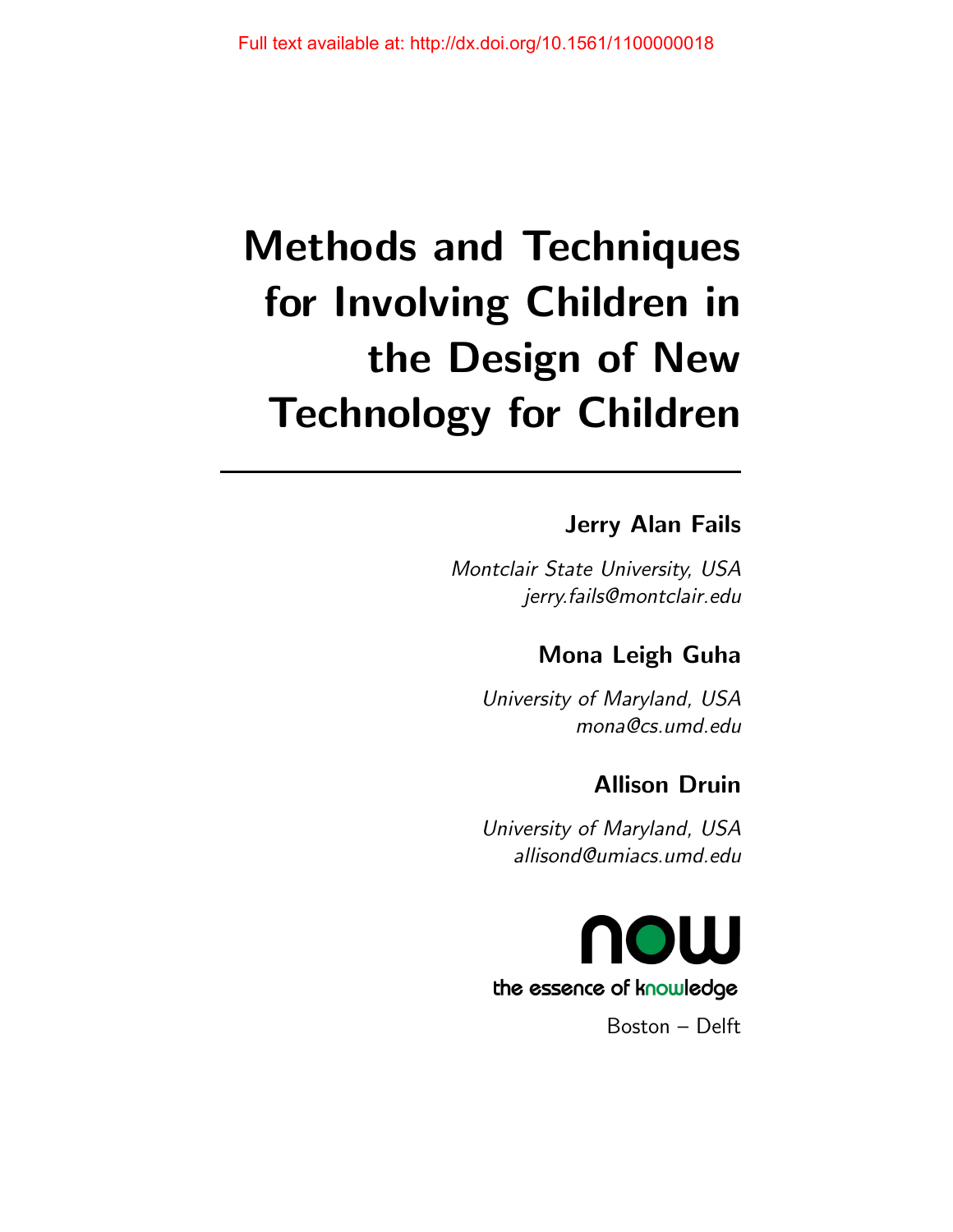# Foundations and Trends ${}^{\text{\textregistered}}$  in Human–Computer Interaction

Published, sold and distributed by: now Publishers Inc. PO Box 1024 Hanover, MA 02339 USA Tel. +1-781-985-4510 www.nowpublishers.com sales@nowpublishers.com

Outside North America: now Publishers Inc. PO Box 179 2600 AD Delft The Netherlands Tel. +31-6-51115274

The preferred citation for this publication is J. A. Fails, M. L. Guha and A. Druin, Methods and Techniques for Involving Children in the Design of New Technology for Children, Foundations and Trends<sup> $\mathcal{B}$ </sup> in Human–Computer Interaction, vol 6, no 2, pp 85–166, 2012

ISBN: 978-1-60198-721-1 c 2013 J. A. Fails, M. L. Guha and A. Druin

All rights reserved. No part of this publication may be reproduced, stored in a retrieval system, or transmitted in any form or by any means, mechanical, photocopying, recording or otherwise, without prior written permission of the publishers.

Photocopying. In the USA: This journal is registered at the Copyright Clearance Center, Inc., 222 Rosewood Drive, Danvers, MA 01923. Authorization to photocopy items for internal or personal use, or the internal or personal use of specific clients, is granted by now Publishers Inc for users registered with the Copyright Clearance Center (CCC). The 'services' for users can be found on the internet at: www.copyright.com

For those organizations that have been granted a photocopy license, a separate system of payment has been arranged. Authorization does not extend to other kinds of copying, such as that for general distribution, for advertising or promotional purposes, for creating new collective works, or for resale. In the rest of the world: Permission to photocopy must be obtained from the copyright owner. Please apply to now Publishers Inc., PO Box 1024, Hanover, MA 02339, USA; Tel. +1-781-871-0245; www.nowpublishers.com; sales@nowpublishers.com

now Publishers Inc. has an exclusive license to publish this material worldwide. Permission to use this content must be obtained from the copyright license holder. Please apply to now Publishers, PO Box 179, 2600 AD Delft, The Netherlands, www.nowpublishers.com; e-mail: sales@nowpublishers.com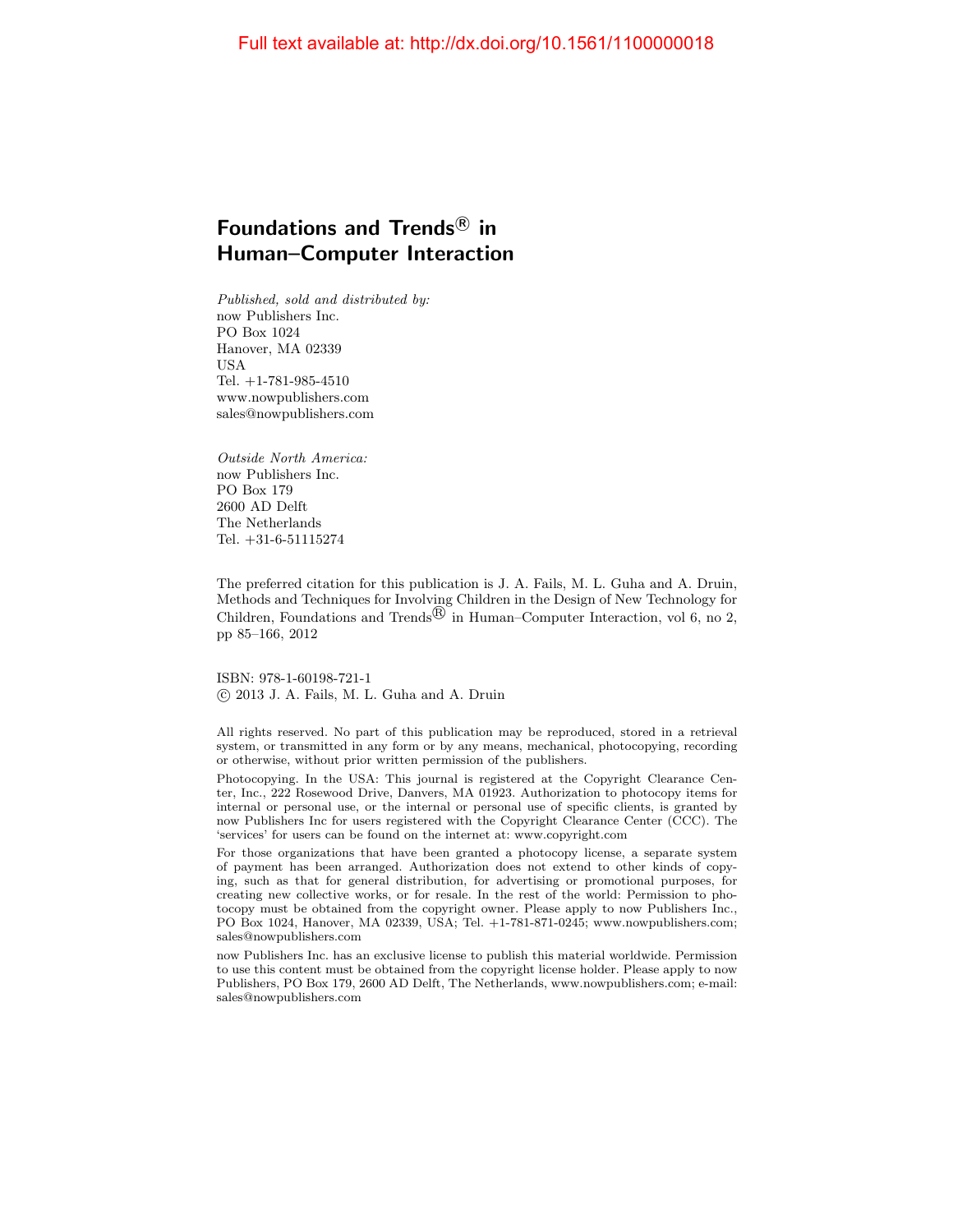# Foundations and Trends<sup>®</sup> in Human–Computer Interaction Volume 6 Issue 2, 2012 Editorial Board

Editor-in-Chief:

Ben Bederson University of Maryland United States

## Editors

Gregory Abowd Georgia Institute of Technology

Batya Friedman University of Washington

Jon Froehlich University of Maryland

Jonathan Grudin Microsoft Research

Jason Hong Carnegie Mellon University

Juan Pablo Hourcade University of Iowa

Karrie Karahalios University of Illinois at Urbana-Champaign

Gary Klein The MITRE Corporation Joe Konstan University of Minnesota

Chris North Virginia Tech

Yvonne Rogers University College London

Orit Shaer Wellesley College

Desney Tan Microsoft Research

Kentaro Toyama UC Berkeley

Jacob Wobbrock University of Washington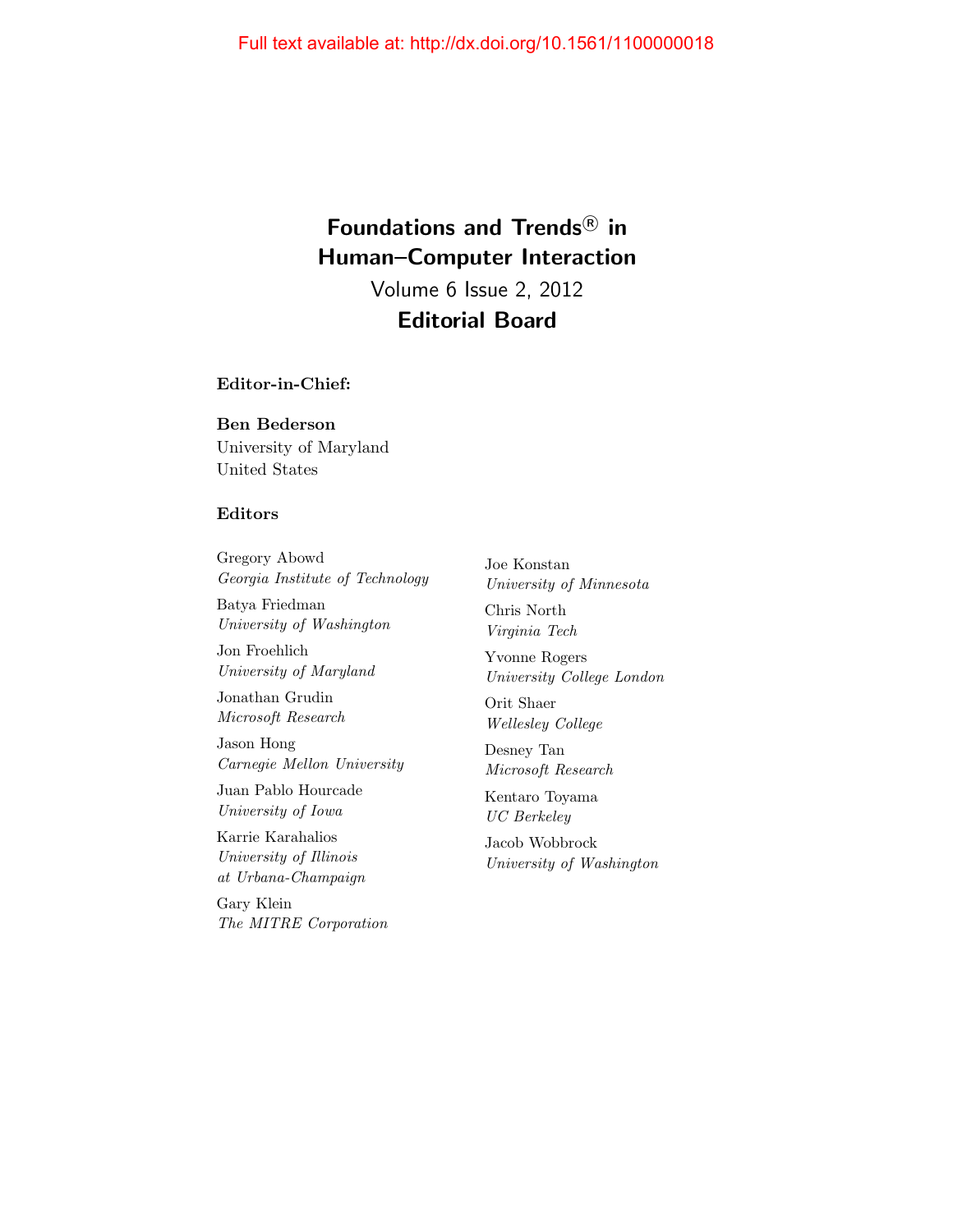# Editorial Scope

## Topics

Foundations and Trends<sup>®</sup> in Human–Computer Interaction publishes surveys and tutorials on the foundations of human-computer interaction. The scope is broad. The list of topics below is meant to illustrate some of the coverage, and is not intended to be an exhaustive list.

- History of the research community
- Computer supported cooperative work
- Design and evaluation
- Theory
- Interdisciplinary influence
- Advanced topics and tends

• Technology

# Information for Librarians

Foundations and Trends<sup>®</sup> in Human–Computer Interaction, 2012, Volume 6, 4 issues. ISSN paper version 1551-3955. ISSN online version 1551-3963. Also available as a combined paper and online subscription.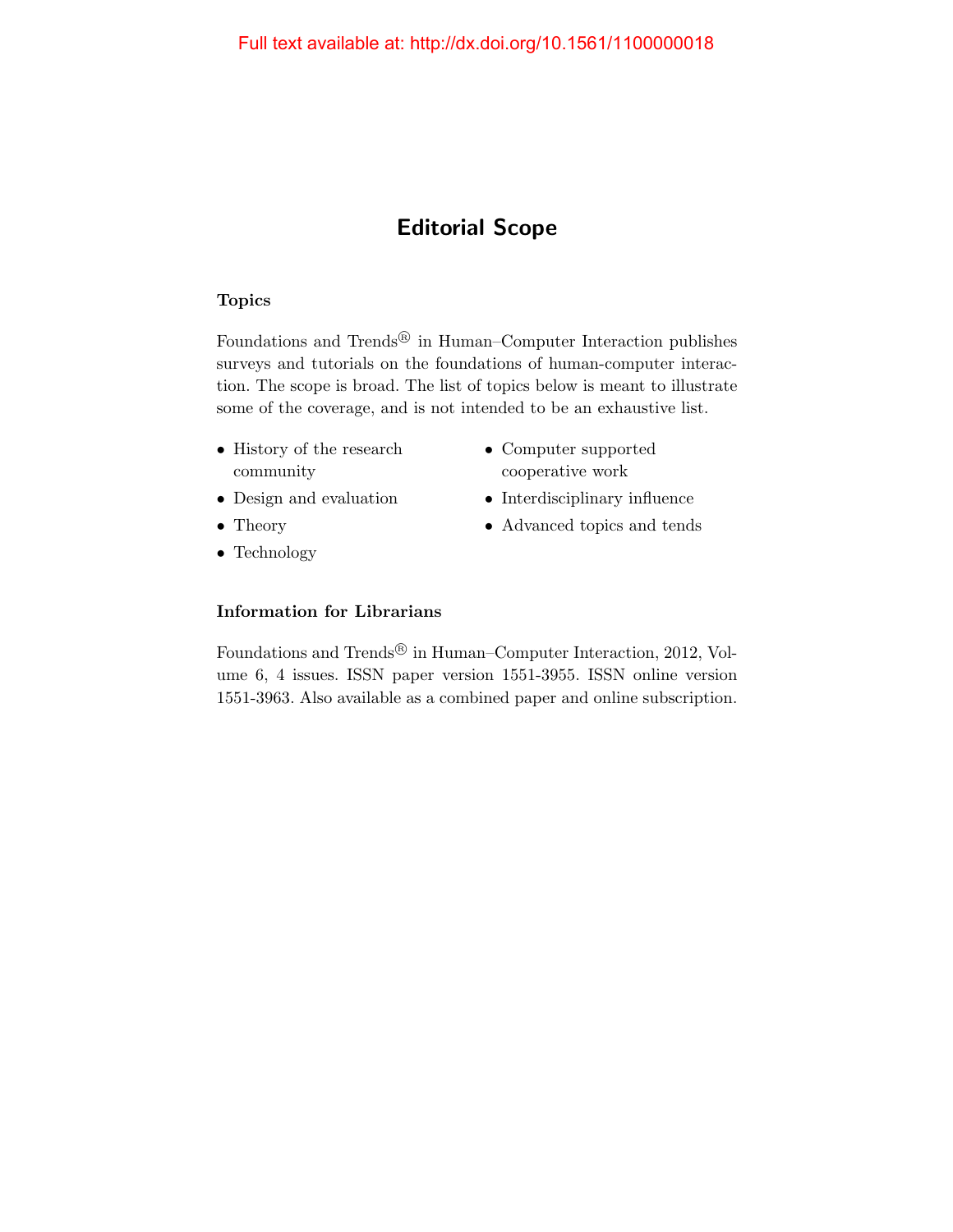Foundations and Trends<br> $^{\circledR}$  in Human–Computer Interaction Vol. 6, No. 2 (2012) 85–166 c 2013 J. A. Fails, M. L. Guha and A. Druin DOI: 10.1561/1100000018



# Methods and Techniques for Involving Children in the Design of New Technology for Children

# ${\rm Jerry}$  Alan Fails $^1,$  Mona Leigh Guha $^2$ and Allison Druin<sup>3</sup>

- <sup>1</sup> Montclair State University, USA, jerry.fails@montclair.edu
- <sup>2</sup> University of Maryland, USA, mona@cs.umd.edu
- $3$  University of Maryland, USA, allisond@umiacs.umd.edu

# Abstract

Children have participated in the design of technologies intended to be used by children with varying degrees of involvement, using diverse methods, and in differing contexts. This participation can be characterized as involving children as users, testers, informants, or design partners. It is only relatively recent that researchers around the world have begun to work more substantively with children to design technologies for children. This monograph synthesizes prior work involving children as informants and design partners, and describes the emergence of participatory design methods and techniques for children. We consider the various roles children have played in the design process, with a focus on those that integrally involve children throughout the process. We summarize and provide a pragmatic foundation for fellow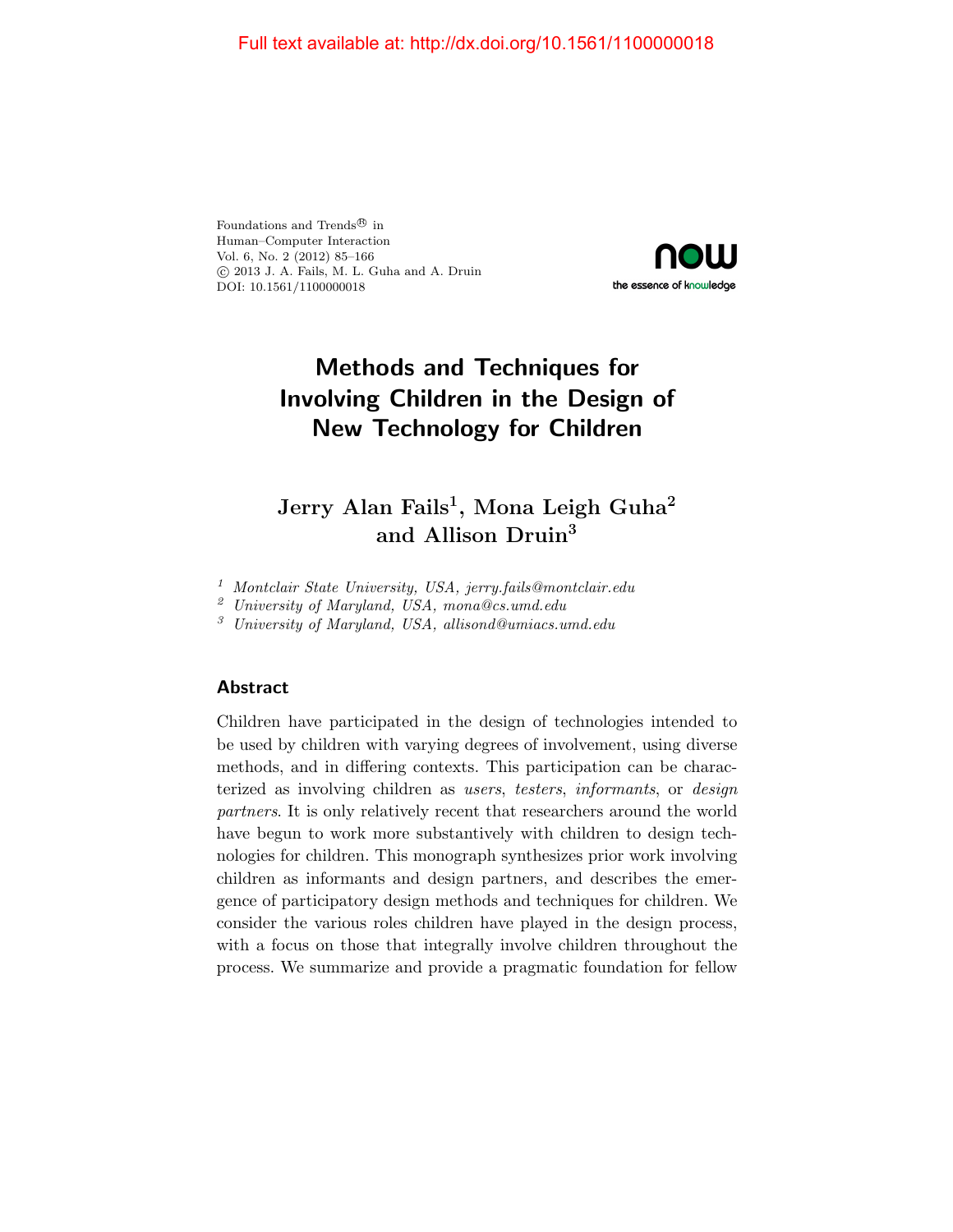researchers and practitioners to use several methods and techniques for designing technologies with and for children. In this monograph we relate the techniques to the design goals they help fulfill. The monograph concludes with a consideration of working with children in technology design processes as we move into the twenty-first century.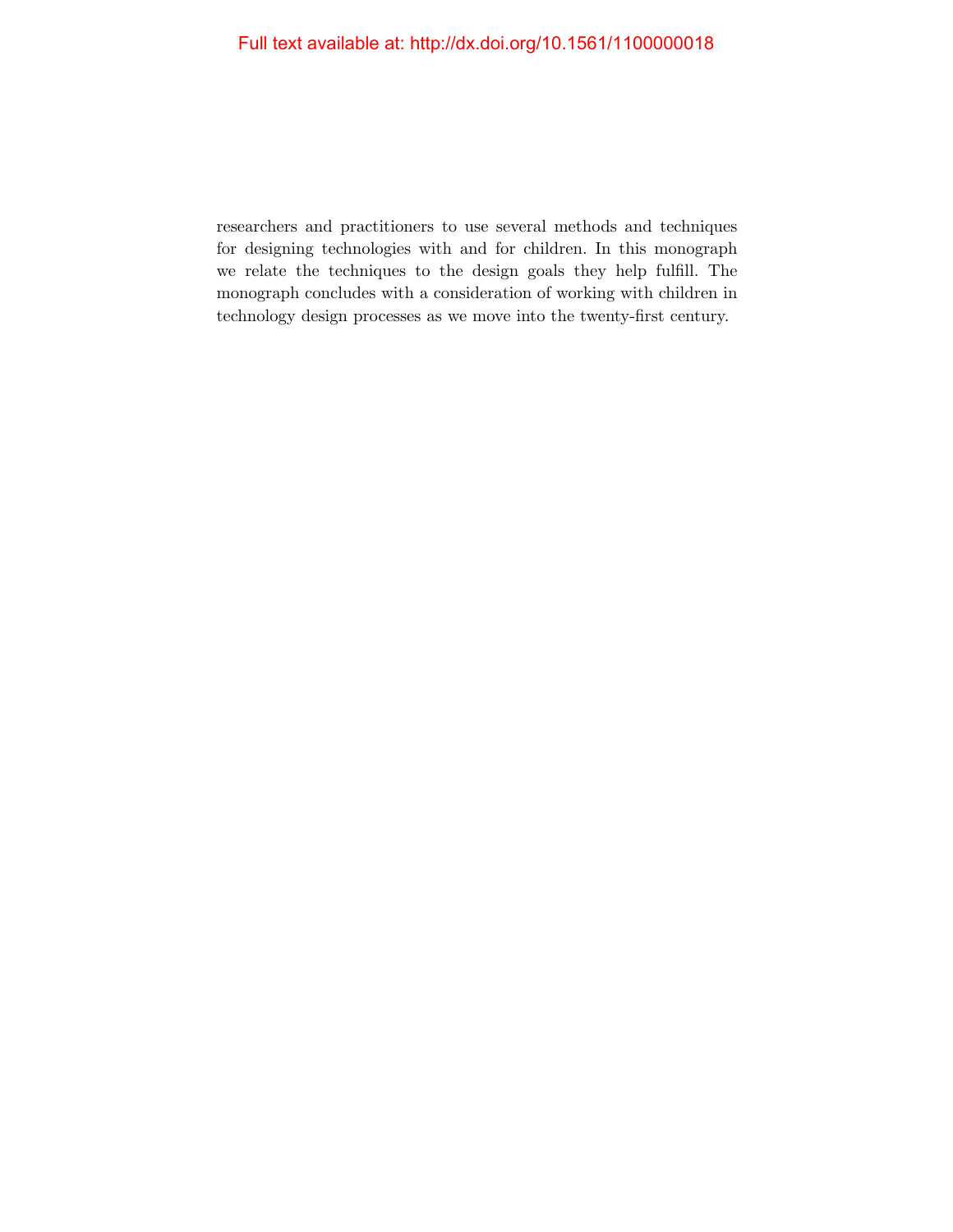# **Contents**

| 1                     | Introduction                                         | 1  |
|-----------------------|------------------------------------------------------|----|
| 1.1                   | Terminology                                          | 4  |
| $\mathbf{2}^{\prime}$ |                                                      |    |
|                       | <b>Design Process and Goals</b>                      | 9  |
| 2.1                   | Define the Problem                                   | 10 |
| 2.2                   | $Research the Problem - Gather Requirements$         | 10 |
| 2.3                   | Create Multiple Solutions (Brainstorming)            | 11 |
| 2.4                   | <b>Evaluate Solutions</b>                            | 11 |
| 2.5                   | Reflect Outcomes, Repeat/Iterate the Design          | 12 |
| 2.6                   | Design Process and Goals Summary                     | 12 |
|                       |                                                      |    |
| 3                     | <b>Brief Literature Survey:</b>                      |    |
|                       | <b>Involving Users in the Design Process</b>         | 14 |
| 3.1                   | How Have Adult Users Been Involved in the Technology |    |
|                       | Design Process?                                      | 14 |
| $3.2^{\circ}$         | How is Designing for Children Different from         |    |
|                       | Designing for Adults?                                | 17 |
|                       | 3.3 How Have Children Been Involved                  |    |
|                       | in the Design Process?                               | 20 |
| 3.4                   | Why Co-Design with Children?                         | 28 |
|                       |                                                      |    |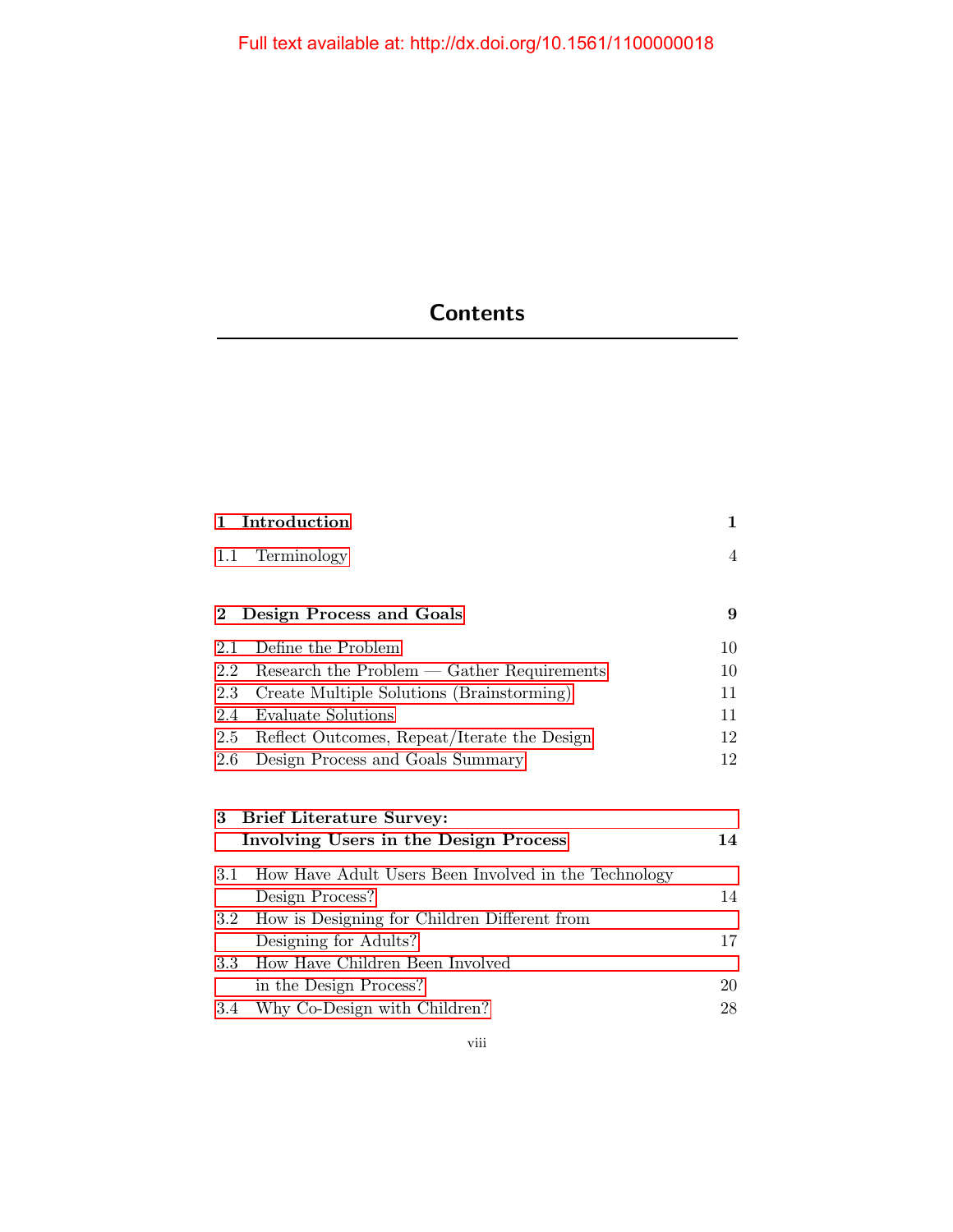| Methods of Designing with Children<br>4                                          | 31     |
|----------------------------------------------------------------------------------|--------|
| 4.1<br>Design Approaches that are Mindful of Children                            | 31     |
| <b>Bluebells</b><br>$4.2\,$                                                      | 35     |
| 4.3<br><b>Bonded Design</b>                                                      | 37     |
| 4.4<br>Distributed Co-Design                                                     | 38     |
| $4.5\,$<br>Cooperative Inquiry                                                   | 40     |
| Children as Software Designers<br>$4.6\,$                                        | 42     |
| Techniques for Designing with Children<br>$\bf{5}$                               | 43     |
| 5.1<br>Fictional Inquiry (Requirements Gathering,                                |        |
| Brainstorming)                                                                   | 44     |
| Bags of Stuff (Brainstorming)<br>$5.2\,$                                         | 46     |
| Mixing Ideas (Brainstorming; Iterating)<br>5.3                                   | 49     |
| Storyboarding/Comicboarding (Brainstorming)<br>5.4                               | 50     |
| Layered Elaboration (Brainstorming; Iterating)<br>$5.5\,$                        | 51     |
| DisCo (Brainstorming; Iterating)<br>5.6                                          | 53     |
| $5.7\,$<br>Sticky Notes (Evaluating)                                             | $55\,$ |
| Fun Toolkit, Surveys, This or That (Iterating;<br>$5.8\,$                        |        |
| Evaluating)                                                                      | 56     |
| $5.9\,$<br>Focus Groups (Requirements Gathering;                                 |        |
| Brainstorming; Iterating; Evaluating)                                            | $57\,$ |
| 5.10 Large Group Discussions Using Whiteboard                                    |        |
| (Brainstorming; Summarizing Ideas)                                               | 60     |
| 5.11 Documentation and Design Tools (Requirements                                |        |
| Gathering; Iterating; Capturing the Process)                                     | 61     |
| 5.12 Summarizing the Techniques                                                  | 63     |
| $\boldsymbol{6}$<br>Revisiting the Underlying<br>Dimensions of Child Involvement | 64     |
| <b>Future Trends in Designing</b><br>7<br>Technology with Children               | 67     |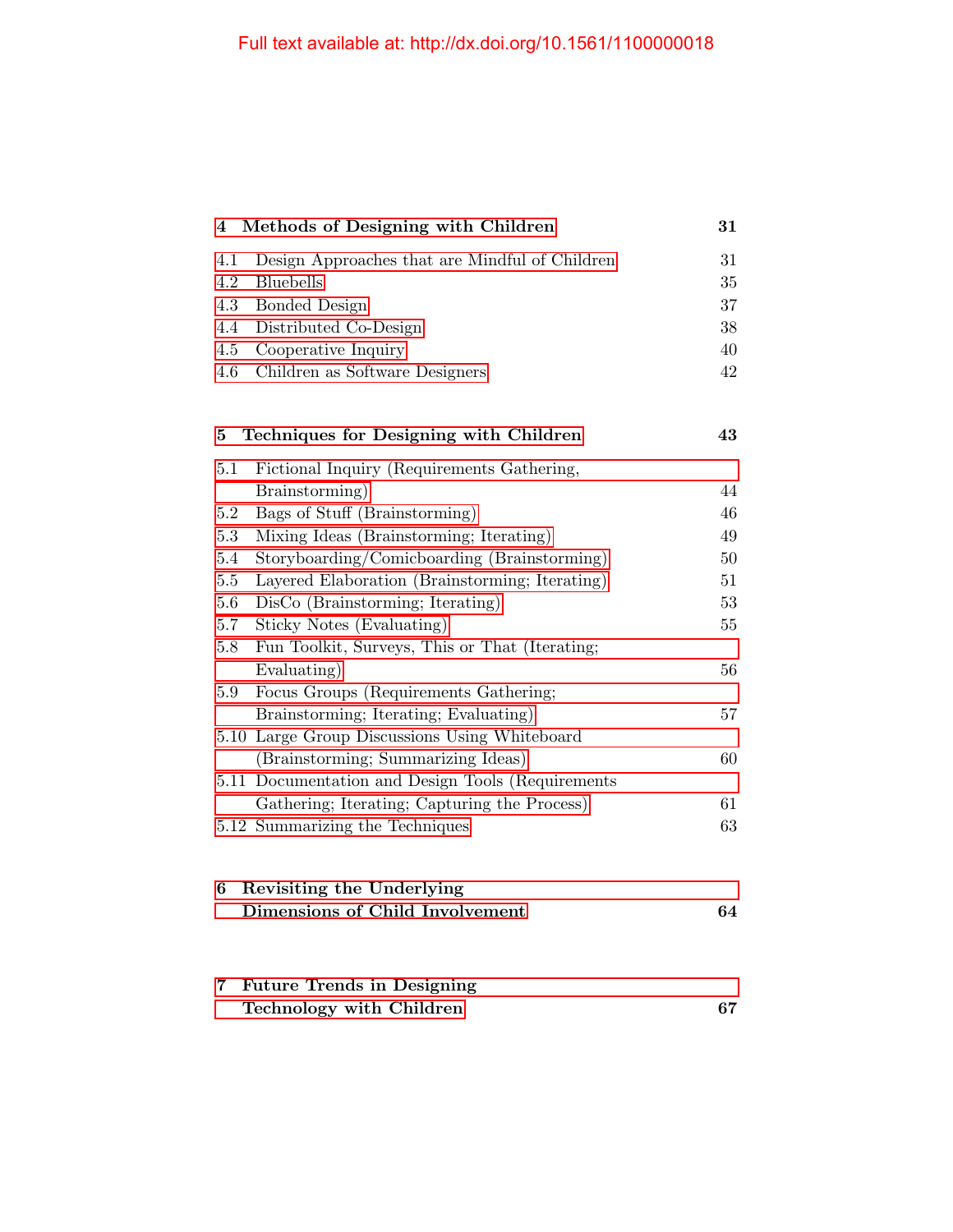| 8 Conclusion    | 70 |
|-----------------|----|
| Acknowledgments | 71 |
| References      | 72 |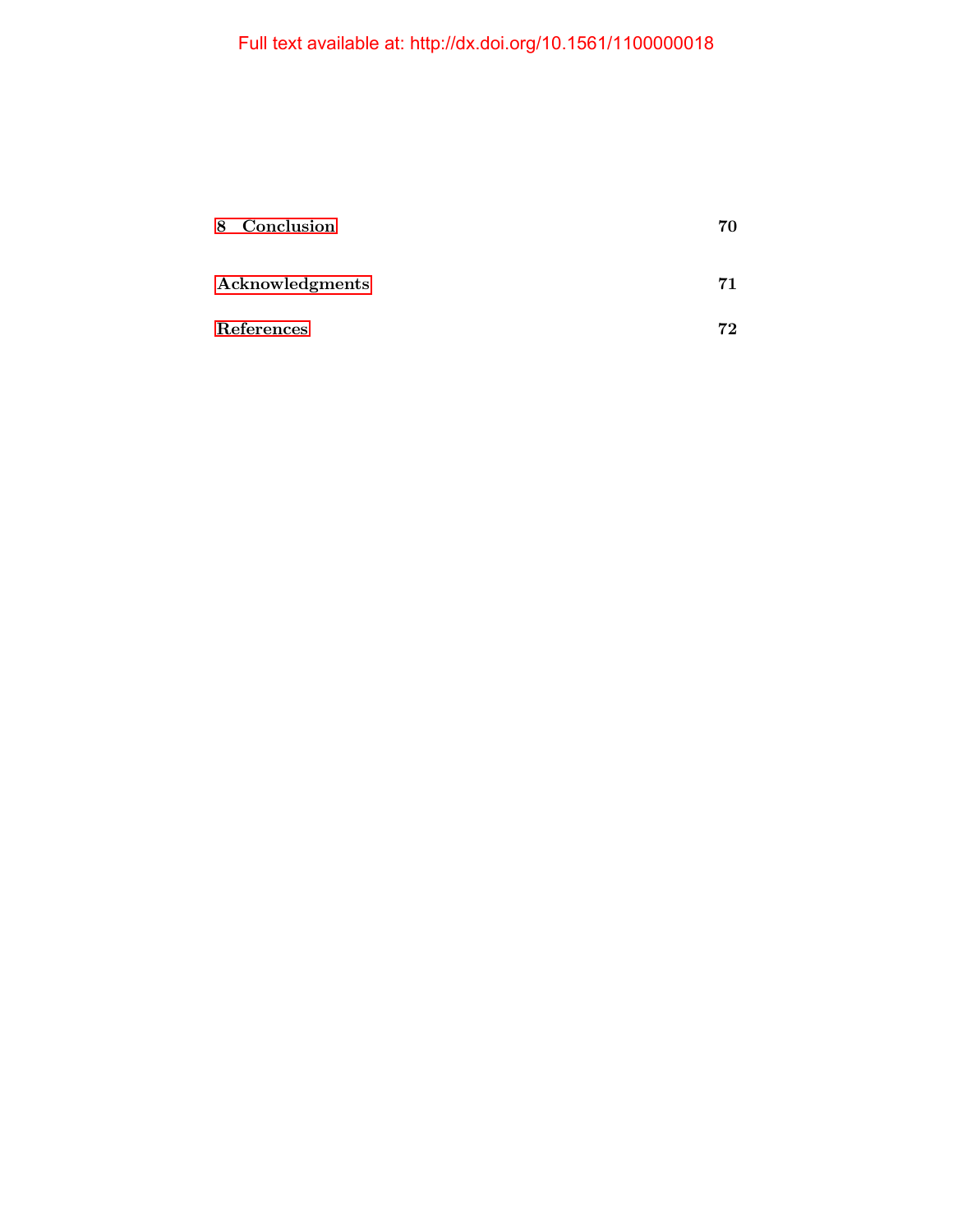<span id="page-10-0"></span>You walk into a university lab to observe a technology design session. Although the technology to be designed is for children, you expect to see computer scientists working diligently at computers, educators offering their input on the latest developmentally appropriate research on children, and information technology specialists guiding the interface design. The room might be hushed while everyone works diligently. Instead, you witness the following:

The brightly colored lab is abuzz with noise and laughter, not only from the aforementioned hardworking computer scientists, educators, and information technology specialists, but also from children! The group is finishing up eating a snack together, at which point one adult explains that during today's session, the team will be working to solve interface design issues for a major online company. The group is then split up into smaller teams of three to four members, each with adults and children who will work together on the problem.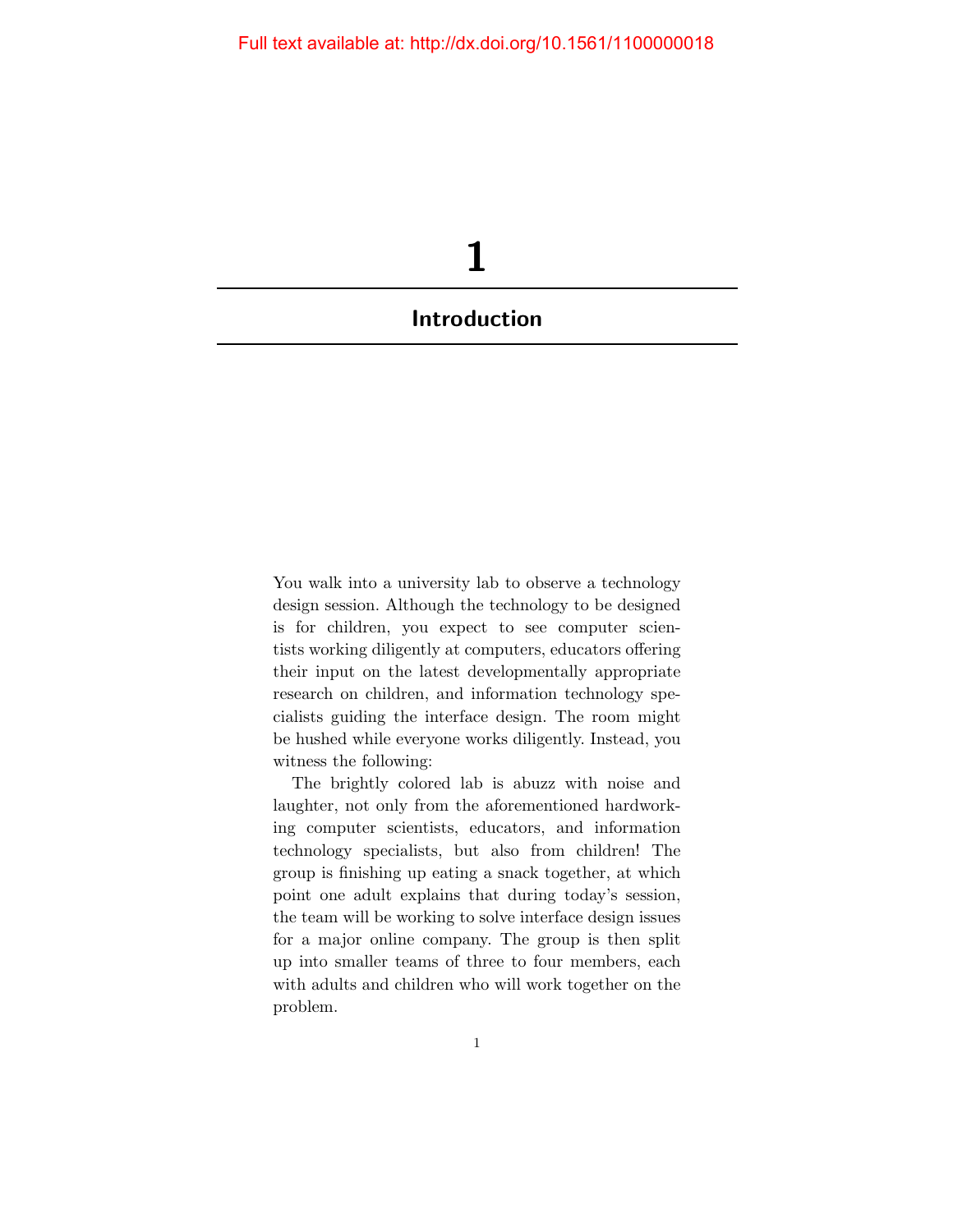These groups disperse across the room and begin to build ideas using giant bags of art supplies. Children and adults are on the floor working together, creating models, discussing possibilities, and devising solutions. As the ideas flow, the activity level in the room increases. Children and adults alike are writing, building, talking, and collaborating. Ideas emerge from each group.

An adult leader calls everyone back together, and children and adults from each group work together to present the ideas they came up with to the large group. From a disco ball interface that would allow combining searches, to redesigned keyboards, to auditory feedback and hints on spelling, the groups have come up with many ideas to solve the problem of how children search for information on the open web.

This scenario describes an actual design session of Kidsteam, an intergenerational technology design team using the Cooperative Inquiry method of design partnering [\[28,](#page-20-0) [29,](#page-20-1) [32\]](#page-20-2) at the University of Maryland. These child design partners participate in sessions such as the one described above on a regular basis in order to design new technologies for children. We believe it is important to include children in designing technology intended for use by children especially as technology is becoming more and more prevalent in the lives of all children.

Today's technologies in the home are becoming ubiquitous, not just for adults, but also for children of varying ages, in diverse contexts, and in different countries [\[33\]](#page-20-3). A 2008 report from the Pew Charitable Trust found that families with children are more likely than other family configurations to have various types of technology in the home. These technologies include computers, the Internet, broadband access, and mobile phones [\[70\]](#page-23-0), and the use of these technologies is significant. In fact, another study reports that computers were used by 27% of 5–6-year-olds on a daily basis, for an average of 50 minutes [\[114\]](#page-25-0), 80% of households of children 6-years-old and under owned a computer or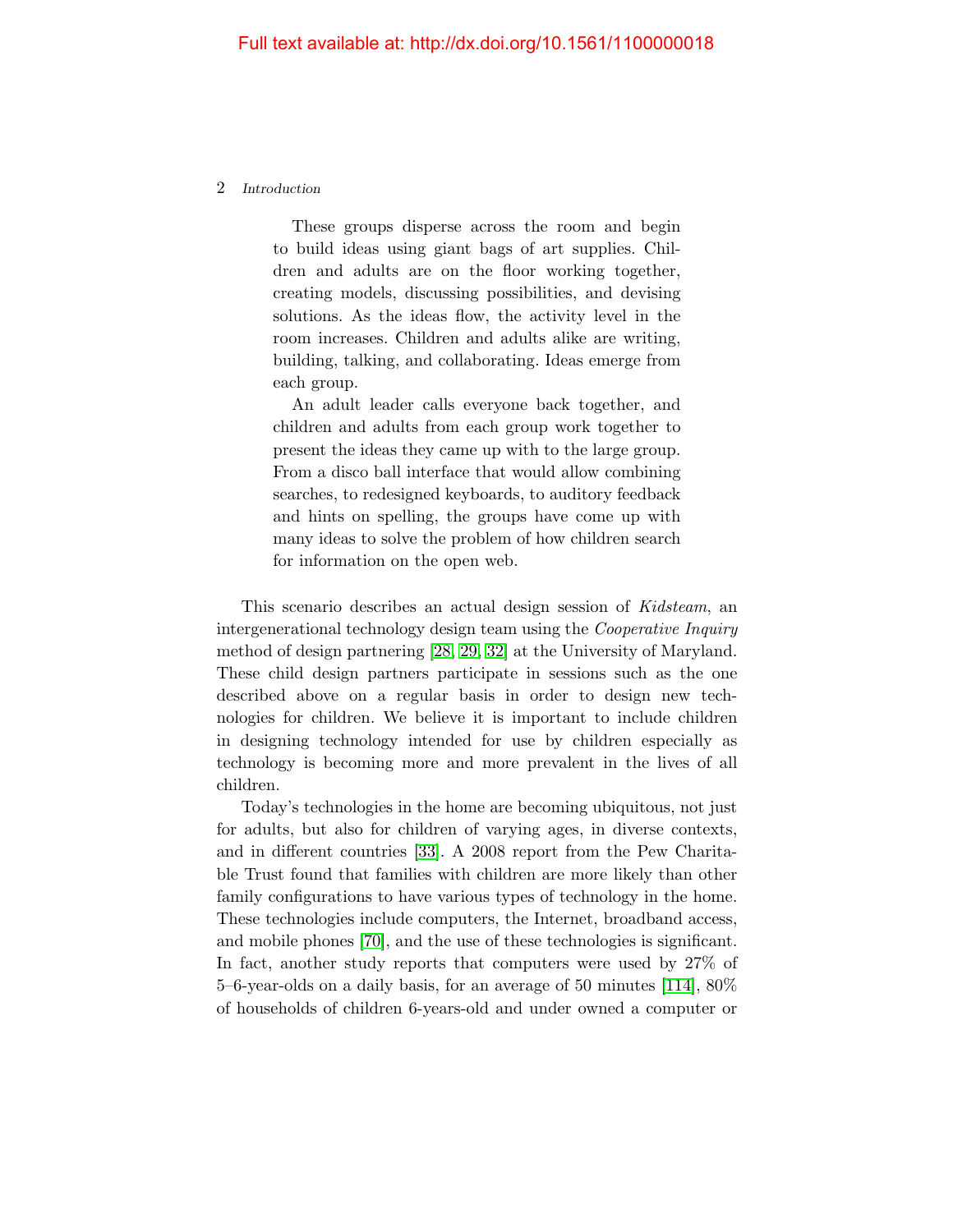laptop, and approximately 69% of all households with young children had Internet access. Of 3- to 10-year olds in 2011, 55\% used handheld gaming devices, 68% played on console gaming devices, and 85% used computers [\[111\]](#page-25-1). Even longtime media giants such as the Sesame Workshop have divisions dedicated to interactive technology [\[100\]](#page-24-0). Children's technology use in school also continues to increase. This increase exists in early childhood [\[33\]](#page-20-3), and continues through public schools in kindergarten through twelfth grade. According to the National Center for Education Statistics (NCES), in 2009, 97% of teachers in the U.S. reported having a computer in the classroom, and of those, 93% had Internet access [\[86\]](#page-23-1). This increased presence of technology in children's lives is also a world-wide. Among children aged 8 to 18 across Japan, India, Paraguay, and Egypt, 69% use mobile phones [\[49\]](#page-21-0). Indeed children's use of these technologies in diverse contexts is significant and it continues to increase.

With technology impacting children of many ages and contexts on a global scale, there has been considerable research in the educational sector that has focused on the proliferation of technology and its impact among children both at home [\[33,](#page-20-3) [70\]](#page-23-0) and in school [\[33,](#page-20-3) [86\]](#page-23-1). This research leaves an aspect of technology that is sometimes overlooked in research: the design of technology. For a technology to come into being, someone, or some people, somewhere, spent a lot of time and effort first conceiving the idea for the technology, then developing and building the technology, then implementing the technology in the context for which it is intended, and finally testing the new technology with the intended users, which in this case is children.

All technology must be designed and implemented, however it is not given that children are an integral part of the design process [\[29\]](#page-20-1). Research has shown that children can be involved in the technology design process in a variety of ways [\[29\]](#page-20-1). This monograph reviews the research and practices of involving children in the technology design process, with a particular focus on methods and techniques that integrally involve children in these processes. This monograph offers designers of children's technology motivation and practical ideas for including children in the technology design process.

3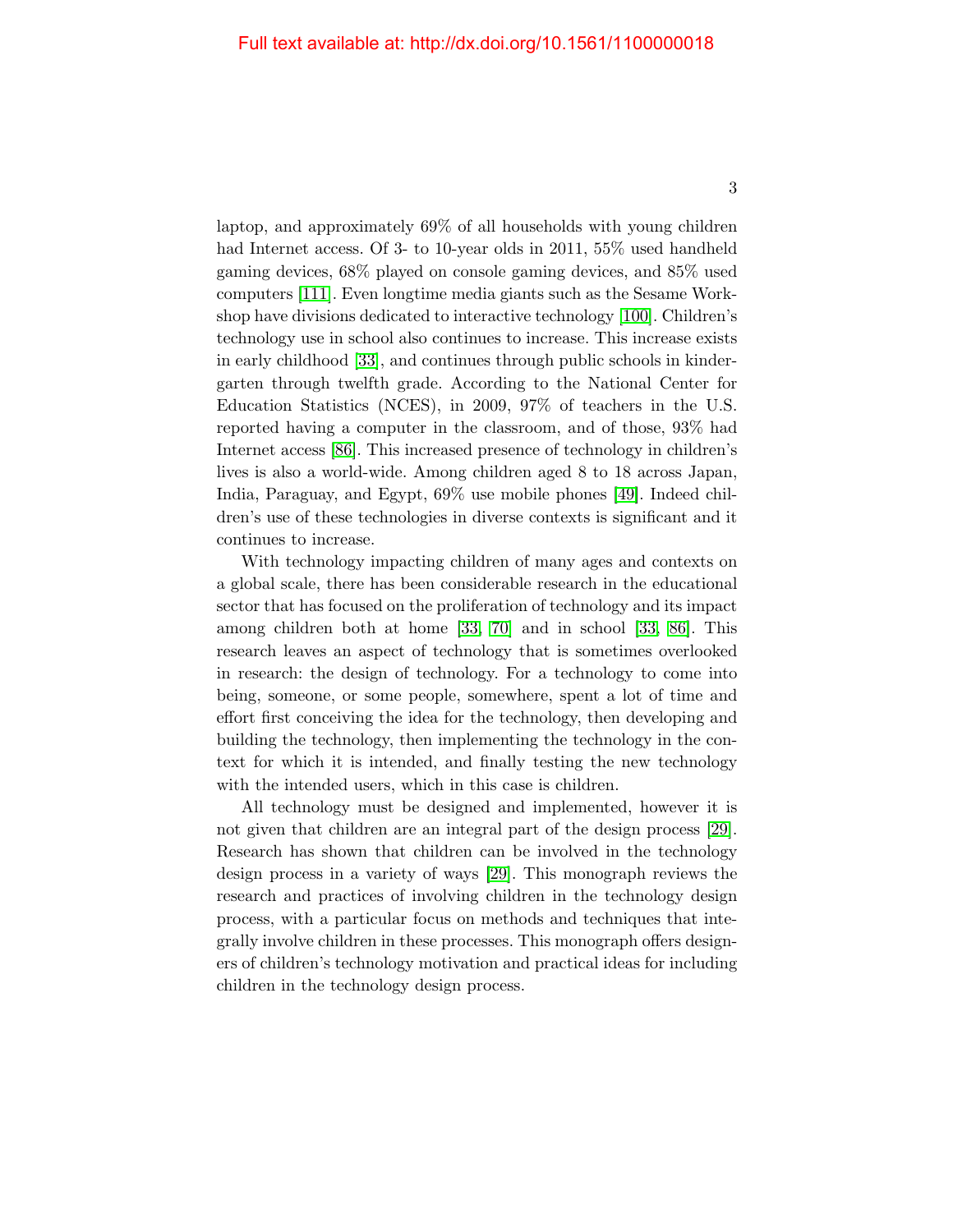# <span id="page-13-0"></span>1.1 Terminology

Before proceeding, it is necessary to define some of the terms that will be repeatedly used throughout this monograph. While many of these terms seem common in their usage, different readers may have different perspectives and experiences, so we discuss each of these terms as they will be applied in this monograph. Specifically, we define and distinguish what we mean by: child, technology design process, and technique vs. method.

## 1.1.1 Child

Hourcade [\[60\]](#page-22-0) expresses that we should consider developmental needs of children in the technologies being designed for them. We extend this notion to also considering the developmental needs of children as they are included in the design process. The age of the children of principal focus in this monograph are elementary school aged children (6 to 12 years of age), and the methods and techniques discussed are primarily for children in this age range. Some of the methods have variations for children who are as young as 3, and as old as 16. Most children involved in reported research on children in technology design processes are in the developmental stage often referred to as middle childhood, ages 7 to 11 years old. Druin [\[28,](#page-20-0) p. 596] found that 7– 10-year-olds work well as design partners in technology design process contexts as they are ". . . verbal and self-reflective enough to discuss what they are thinking". This age range falls within Piaget's concrete operational stage which is typically children aged 6 to 12 which means they can think logically with concrete information, but have more difficulties with abstract concepts which is why many techniques have concrete objects to help bridge their thinking [\[75\]](#page-23-2). Erikson's industry vs. inferiority stage includes children aged 6 to puberty. During this stage children become more able to cooperate with others thus supporting a collaborative work approach [\[13\]](#page-19-0). Therefore, for the purposes of this monograph, when we discuss children in the design process we will generally be referring to children aged 6 to 12. When we discuss adult design processes we are referring to processes involving design partners above the age of 18. Children have views and developmental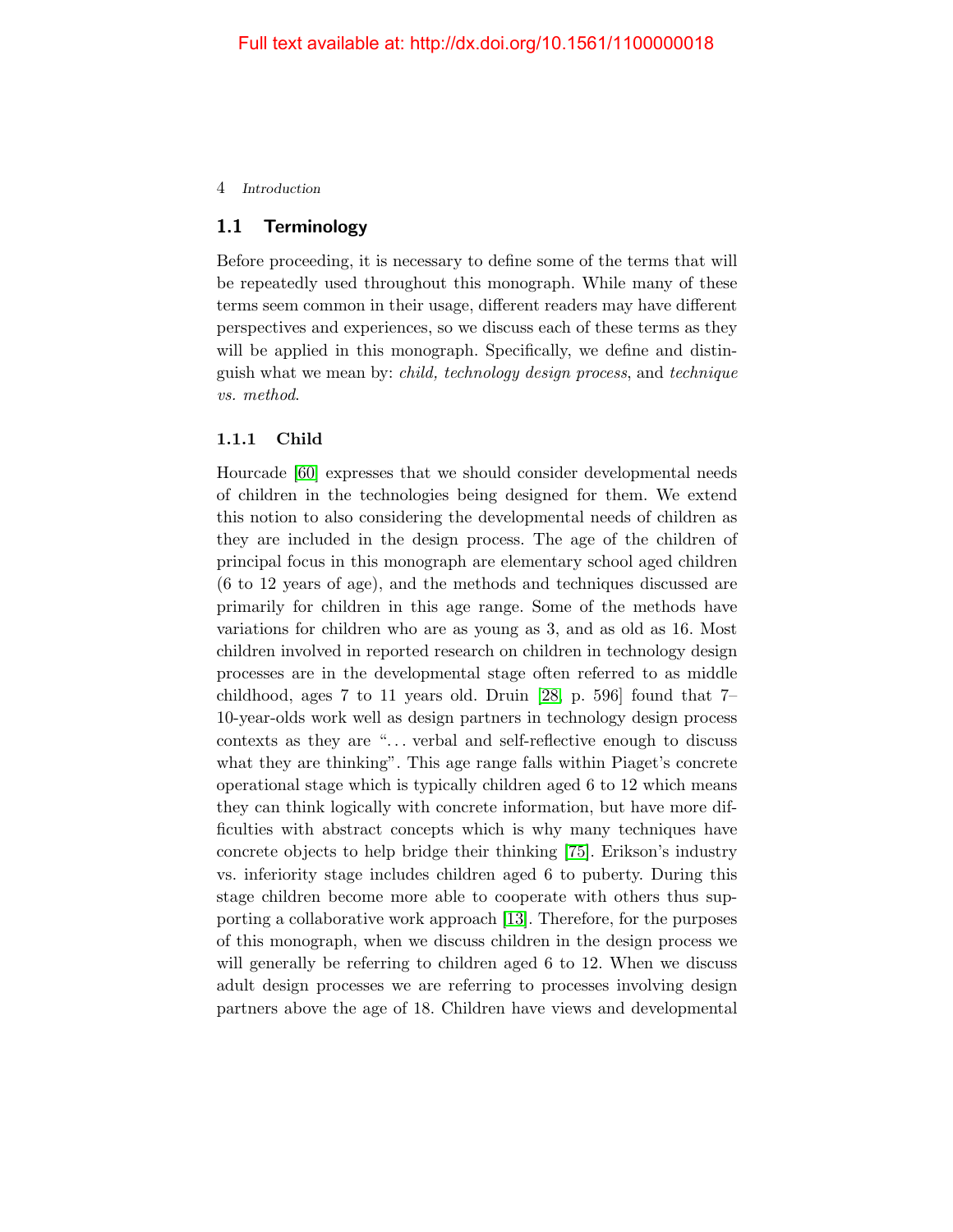## 1.1 Terminology 5

needs that are different from those of adults. Techniques for working with children on design teams thus need to be specific to the needs of children. This concept will be expanded later in this monograph.

We will also not directly address design processes intended specifically for teenagers aged 13 to 18 in this monograph. Design for teenagers is a nascent field. As noted by Yarosh et al. [\[124\]](#page-26-0), teenagers are a population with whom, to date, not much work has been done in the area of participatory design. This is changing, with recent work by Iversen and Smith [\[63\]](#page-22-1) and a workshop to explore the space of teenagers in design at NordiCHI [\[95\]](#page-24-1) and at CHI [\[94\]](#page-24-2). Adolescents significantly differ enough from children developmentally that design with teenagers should be considered separately from that of children, and thus, teenagers are not included in this monograph.

## 1.1.2 Technology Design Process

The phrase "technology design process" will be used repeatedly throughout this monograph. The phrase is deceptively simple, but involves two major concepts that must be examined separately — "technology" and "design process".

In the twenty-first century, we all assume that we know what "technology" is. But if we stop to consider this concept, a concrete definition becomes elusive. A dictionary definition for technology is "a method, process, etc. for handling a specific technical problem" [\[2\]](#page-18-1). A similar definition applied to technology in an educational context is that technology is a "... systematic application of behavioral and physical sciences concepts and other knowledge to the solution of problems" [\[43\]](#page-21-1). These definitions have much in common; for example, they refer to solving a problem. In the case of technology created for children, the problem might be that children need support in storytelling, or a better way to learn environmental science. Another characteristic of both of these definitions is that they are not specific. Technology is not necessarily defined only by a traditional personal computer with a keyboard and monitor — it can be much more. In fact, Weiser [\[123\]](#page-26-1) discussed technology that blended into a person's environment. Technology might refer to traditional mouse, screen, and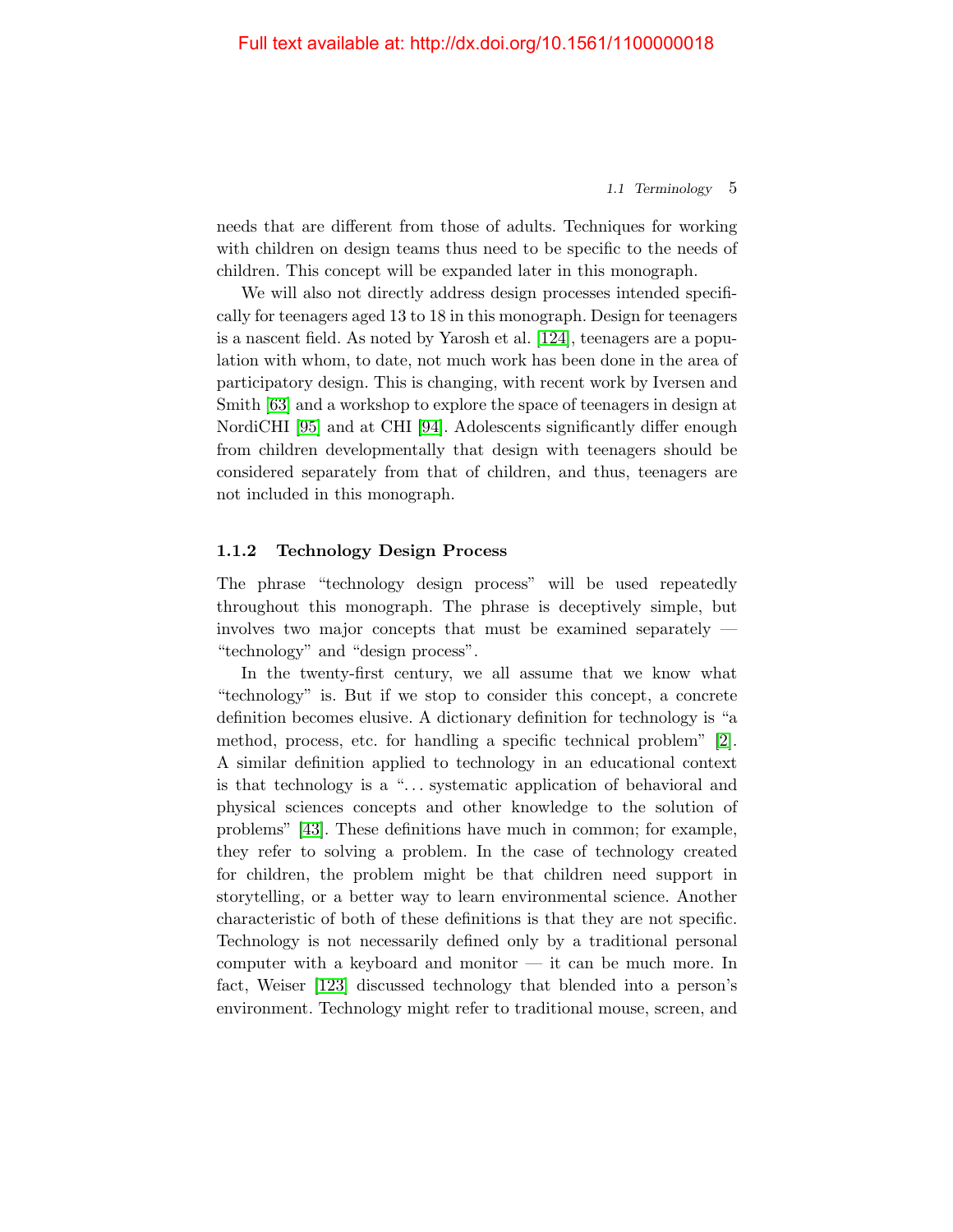keyboard for computer and software [\[101\]](#page-24-3), media for television [\[38\]](#page-20-4), Internet websites [\[5\]](#page-18-2), tangible and mobile technology such as technologically enhanced stuffed animals [\[46\]](#page-21-2), or tablet computers enhanced to help children on field trips [\[23\]](#page-19-1).

Ubiquitous technology which blends seamlessly into the environment is becoming more common today, especially for today's children. The technologies that we focus on in this monograph are mainly digital in nature; however, the design processes used for these technologies could also apply to non-digital technologies such as paper books or writing supplies, which also fit our definition of technology.

Technologies can be created in a variety of settings by a variety of people. Technologies for children are developed commercially by companies such as Microsoft [\[110\]](#page-25-2) or Philips [\[87\]](#page-24-4), with government-funded agencies such as public television [\[4\]](#page-18-3) and in academic settings, especially at universities with large HCI communities such as University of Maryland, Carnegie Mellon, Georgia Tech, and others [\[19,](#page-19-2) [23,](#page-19-1) [47\]](#page-21-3). Regardless of the types of technologies or the places where they are developed, all technologies must be created through some kind of process, and therefore all of them have the potential for including children as a part of the design team.

In the field of technology, the phrase "design process" may at first cause some confusion. It is necessary to distinguish between a "design process" and a "development process". For the purposes of this monograph, a design process refers to the steps necessary to conceive and develop a technology including defining the problem, researching it, creating multiple solutions, evaluating solutions, reflecting on the lessons learned, and repeating any part of the process to refine the product. When we refer to design process we are not talking about the manufacturing or the mass production of the final product; we are speaking strictly of the process of conceiving and specifying the form and function of the technology. Because of the importance of the design process in this monograph, we elaborate more on these stages or goals in the Section [2.](#page--1-0) Others may define design process differently, such as the work between the time of requirements gathering and implementation [\[97\]](#page-24-5). We accept the validity of this definition and the authors of [\[97\]](#page-24-5) accept that other definitions of design process, such as the one employed here,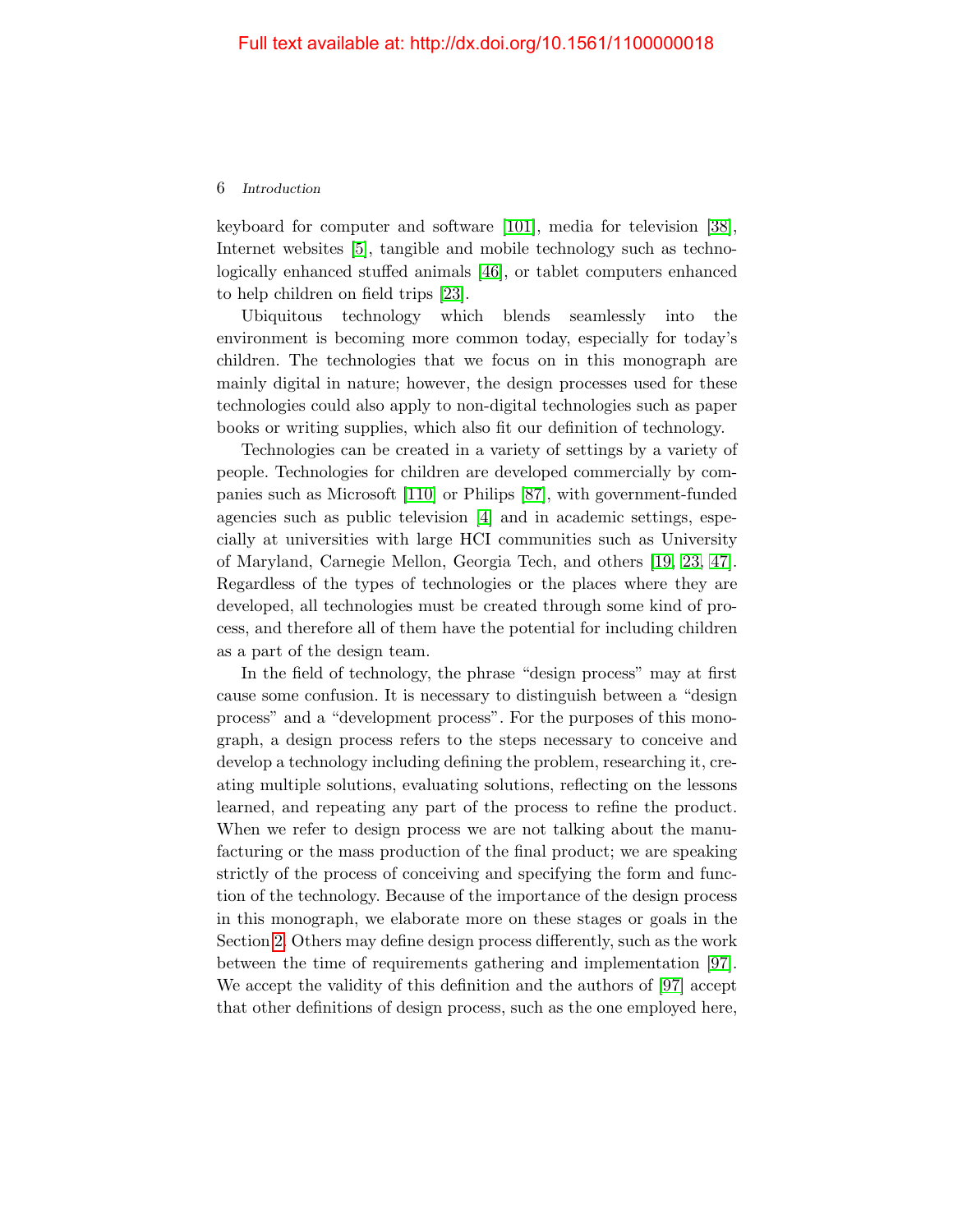## 1.1 Terminology 7

are also valid. The definition used for this monograph is intentionally broad enough to encompass what we believe are all phases of the design process.

The phrase "design process" is chosen for this research as opposed to "development process" for clarity. In the field of computer science, "development" has many other connotations, including coding or programming of software. In addition, "development" in the educational sense is often used to refer to a child's gains in cognitive, social, emotional, and motor domains. Therefore, to reduce confusion, the term "design process" will be used instead of "development process".

Thus, combining the definitions of "technology" and "design process", a definition of "technology design process" can be reached: a technology design process is all of the work done from beginning to end in the creation of new problem-solving tools, which can range from creating software for a personal computer to designing physical technologies such as robots. This monograph focuses on methods and techniques employed when creating technology for children, especially those that involve children throughout the entirety of the design process.

## 1.1.3 Method vs. Technique

It is important for the purposes of this monograph to distinguish between how we use the terms **method** and **technique** in regard to designing technology. We define technique narrowly. A technique is defined as an activity that a design team participates in while creating a technology. The application of a technique can be very brief and may last in terms of duration a fraction of a single design session to two or more design sessions. We refer to these applications as *design activities*. Walsh et al. [\[122,](#page-26-2) p. 2893] define a technique as "a creative endeavor that is meant to communicate design ideas and system requirements to a larger group". Examples of techniques include brainstorming using art supplies, or critiquing technology using sticky notes. We define a method, on the other hand, quite broadly. We again employ Walsh et al.'s [\[122,](#page-26-2) p. 2893] definition of a method, which is a "collection of techniques used in conjunction with a larger design philosophy". Thus, a method includes the overall philosophy of a design team. It refers to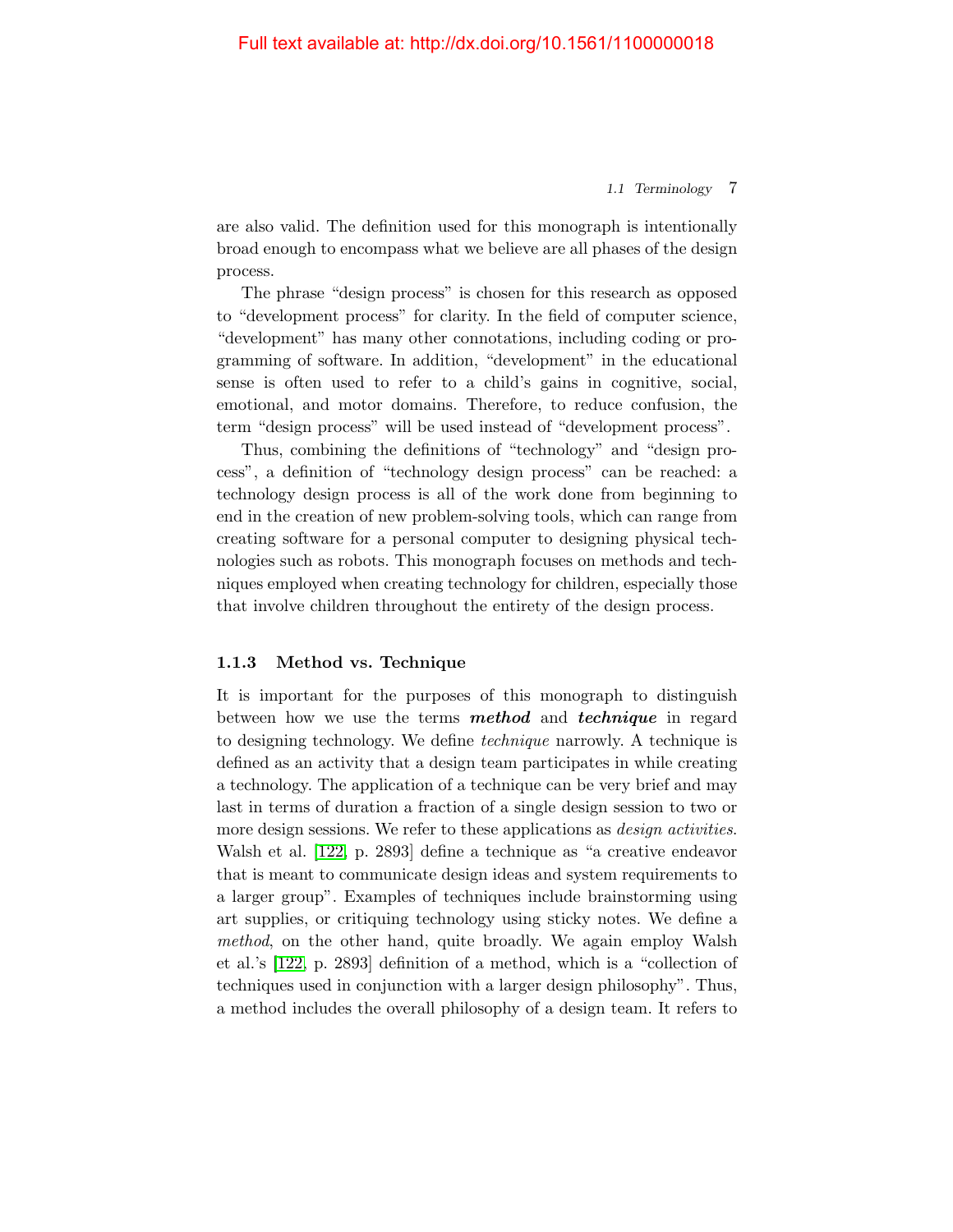the overall system that a team uses to design technology. A method can include one or many techniques, but it is more than a collection of techniques that makes up a method. It includes the attitude and values that the team brings to designing technology.

In Section [2,](#page--1-0) we present a general model of the design process with its accompanying goals. We use this to provide context to the subsequent sections. After discussing the design process and goals, in Section [3](#page--1-0) we survey how designers have historically worked with users in technology design processes. Section [4](#page--1-0) presents various design methods for working with children in the design process. Section [5](#page--1-0) addresses the specifics on how and when to employ various design techniques. In Section [6,](#page--1-0) we revisit the underlying dimensions of child involvement and we conclude, in Section [7,](#page--1-0) by summarizing our vision for the future of designing technologies with and for children.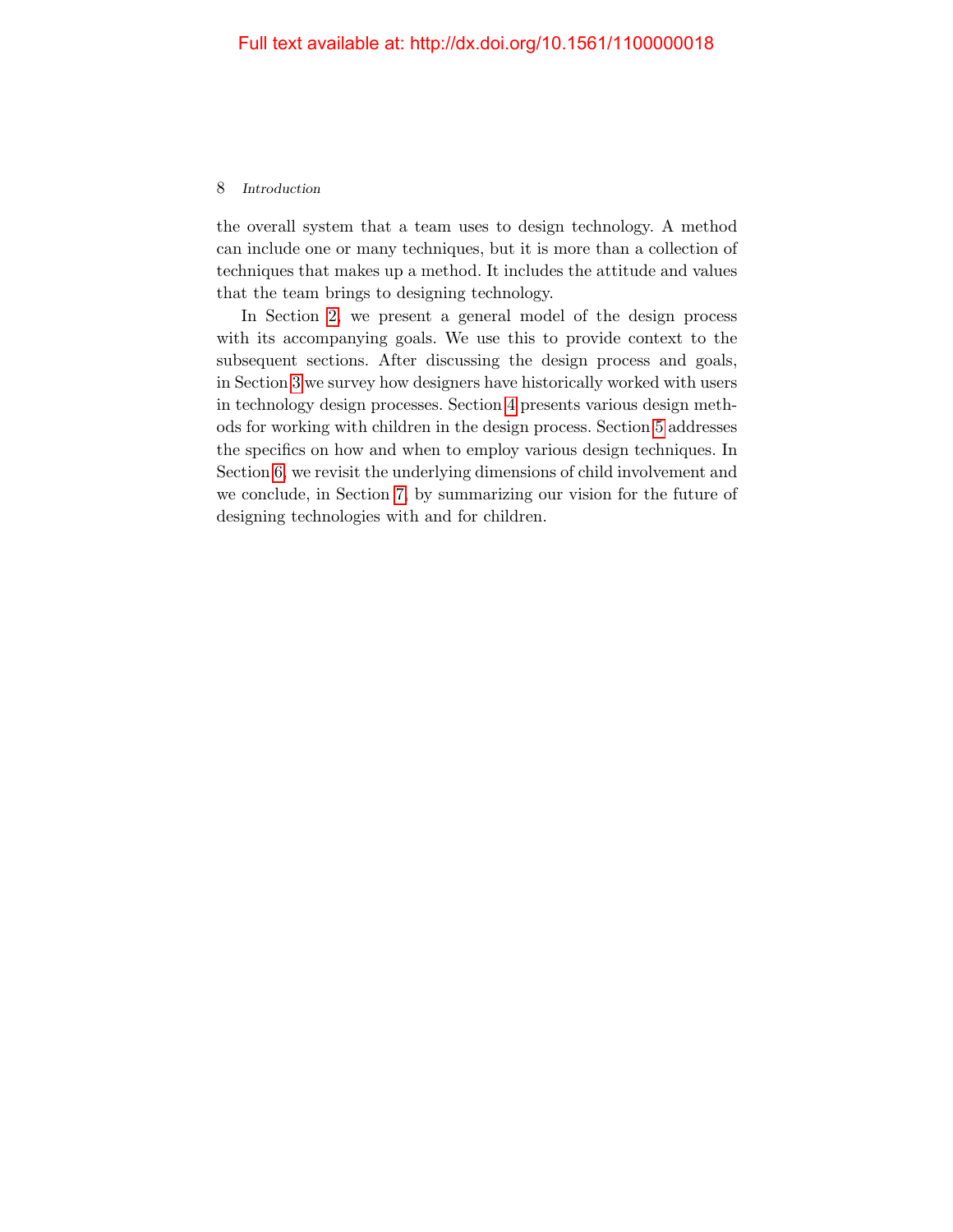- <span id="page-18-0"></span>[1] C. Abras, D. Maloney-Krichmar, and J. Preece, User-Centered Design. Berkshire Publishing Group, 2005.
- <span id="page-18-1"></span>[2] M. Agnes and D. B. Guralnik, Webster's New World College Dictionary. Wiley Publishing, Inc., 2002.
- [3] H. Alborzi, A. Druin, J. Montemayor, M. Platner, J. Porteous, L. Sherman, A. Boltman, G. Taxén, J. Best, J. Hammer, A. Kruskal, A. Lal, T. P. Schwenn, L. Sumida, R. Wagner, and J. Hendler, "Designing StoryRooms: interactive storytelling spaces for children," in Conference on Designing Interactive Systems (DIS), New York City, New York, 2000.
- <span id="page-18-3"></span>[4] A. Antle, "Case study: The design of CBC4Kids' StoryBuilder," in Proceedings of Interaction Design and Children 2003: Small Users — Big Ideas, pp. 59–68, 2003.
- <span id="page-18-2"></span>[5] A. Antle, "Supporting children's emotional expression and exploration in online environments," in Proceedings of Interaction Design and Children 2004: Building a Community, pp. 97–104, 2004.
- [6] A. Antle, "Child-personas: fact or fiction?," in Designing Interactive Systems (DIS), University Park, PA, USA, 2006.
- [7] A. Antle, "Child-based personas: need, ability, and experience," Cognition, Technology, and Work, Special Child Computer Interaction: Methodological Research, 2007.
- [8] M. Barry and I. Pitt, "Interaction design: A multidimensional approach for learners with autism," in Proceedings of Interaction Design and Children, pp. 33–36, 2006.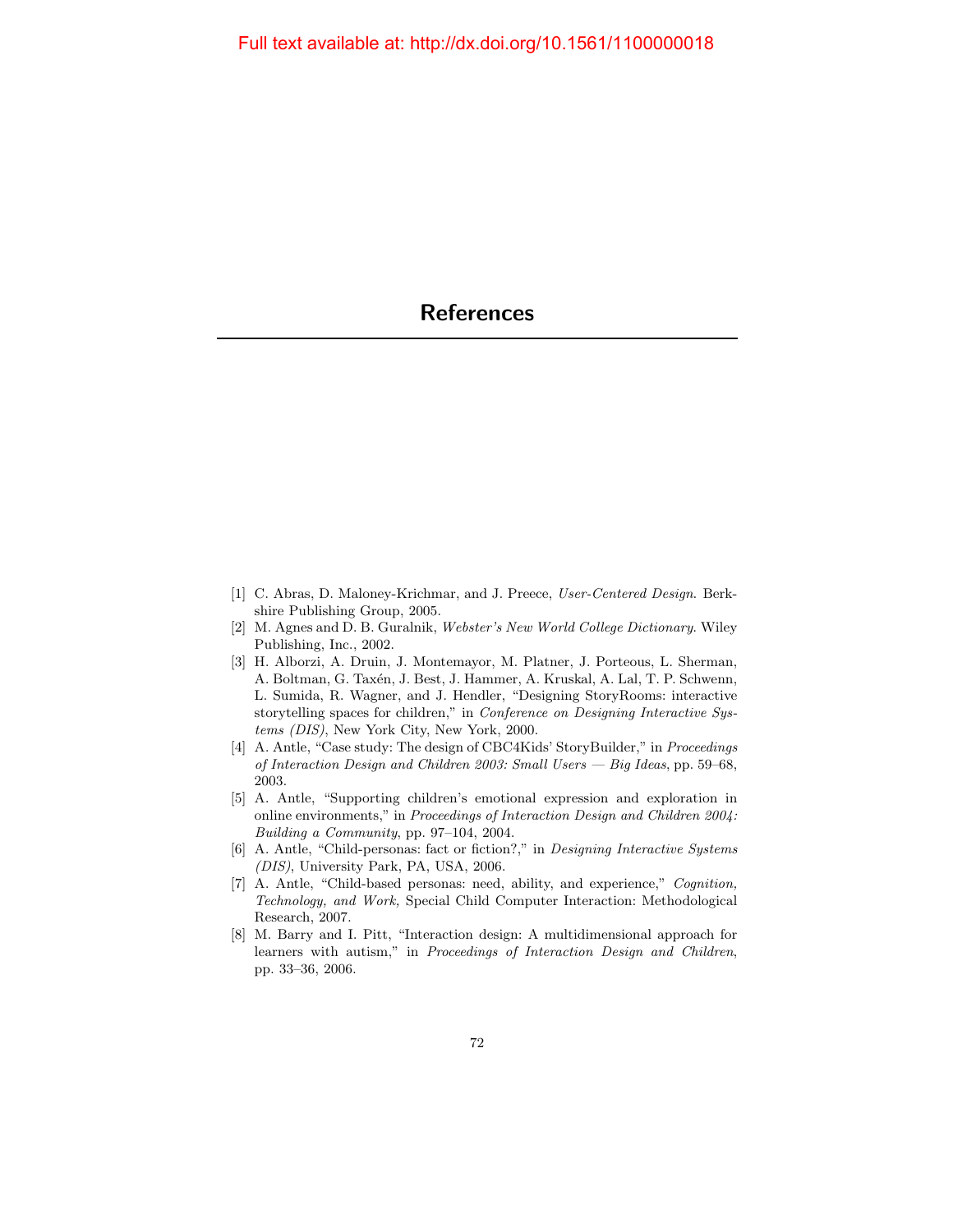- [9] B. Bederson, A. Quinn, and A. Druin, "Designing the reading experience for scanned multi-lingual picture books on mobile phones," in Proceedings of the Joint Conference on Digital Libraries (JCDL 2009), 2009. in press.
- [10] M. Bekker, J. Beusmans, D. Keyson, and P. Lloyd, "KidReporter: A method for engaging children in making a newspaper to gather user requirements," in Proceedings of the International Workshop "Interaction Design and Children", pp. 138–143, 2002.
- [11] L. Benton, H. Johnson, E. Ashwin, M. Brosnan, and B. Grawemeyer, "Developing IDEAS: Supporting children with autism within a participatory design team," in Conference on Human Factors in Computing Systems (CHI), Austin, Texas, USA, 2012.
- [12] L. Benton, H. Johnson, M. Brosnan, E. Ashwin, and B. Grawemeyer, "IDEAS: An interface design experience for the autistic spectrum," in Conference Extended Abstracts on Human Factors in Computing Systems (CHI-EA), Vancouver, BC, Canada, 2011.
- <span id="page-19-0"></span>[13] L. E. Berk, Child Development. Boston, MA: Allyn and Bacon, 1991.
- [14] H. Beyer and K. Holtzblatt, Contextual design: Defining customer-centered systems. Morgan Kauffman, 1998.
- [15] H. Beyer and K. Holtzblatt, Contexutal design. Vol. 6, ACM Interactions, 1999.
- [16] G. Bjerknes, P. Ehn, and M. Kyung, Computers and Democracy: A Scandanavian Challenge. Aldershot, UK: Alebury, 1987.
- [17] S. Bødker, P. Ehn, D. Sjögren, and Y. Sundblad, "Co-operative design perspectives on 20 years with 'the Scandinavian IT Design Model'," in Proceedings of NordiCHI, pp. 1–9, 2000.
- [18] B. Brederode, P. Markopoulos, M. Gielen, A. Vermeeren, and H. de Ridder, "Powerball: The design of a novel mixed-reality game for children with mixed abilities," in Proceedings of Interaction Design and Children 2005: Toward a More Expansive View of Technology and Children's Activities, pp. 32–39, 2005.
- <span id="page-19-2"></span>[19] J. Cassell, "Towards a model of technology and literacy development: Story listening systems," Applied Developmental Psychology, vol. 25, pp. 75–105, 2004.
- [20] Census Bureau, United States, Internet Use in the United States: October 2009. U.S. Census Bureau, 2009.
- [21] G. Chipman, Tangible Flags: A Framework to Support the Collaborative Construction of Knowledge Artifacts by Young Children Exploring Real World Environments. University of Maryland, 2005.
- [22] G. Chipman, Collaborative Technology for Young Children's Outdoor Education. College Park: University of Maryland, 2007.
- <span id="page-19-1"></span>[23] G. Chipman, A. Druin, D. Beer, J. A. Fails, M. L. Guha, and S. Simms, "A case study of Tangible Flags: A collaborative technology to enhance field trips," in Proceedings of Interaction Design and Children, pp. 1–8, 2006.
- [24] A. Cooper and R. Reimann, About Face 2.0: The Essentials of Interaction Design. San Francisco, CA: John Wiley and Sons, 2003.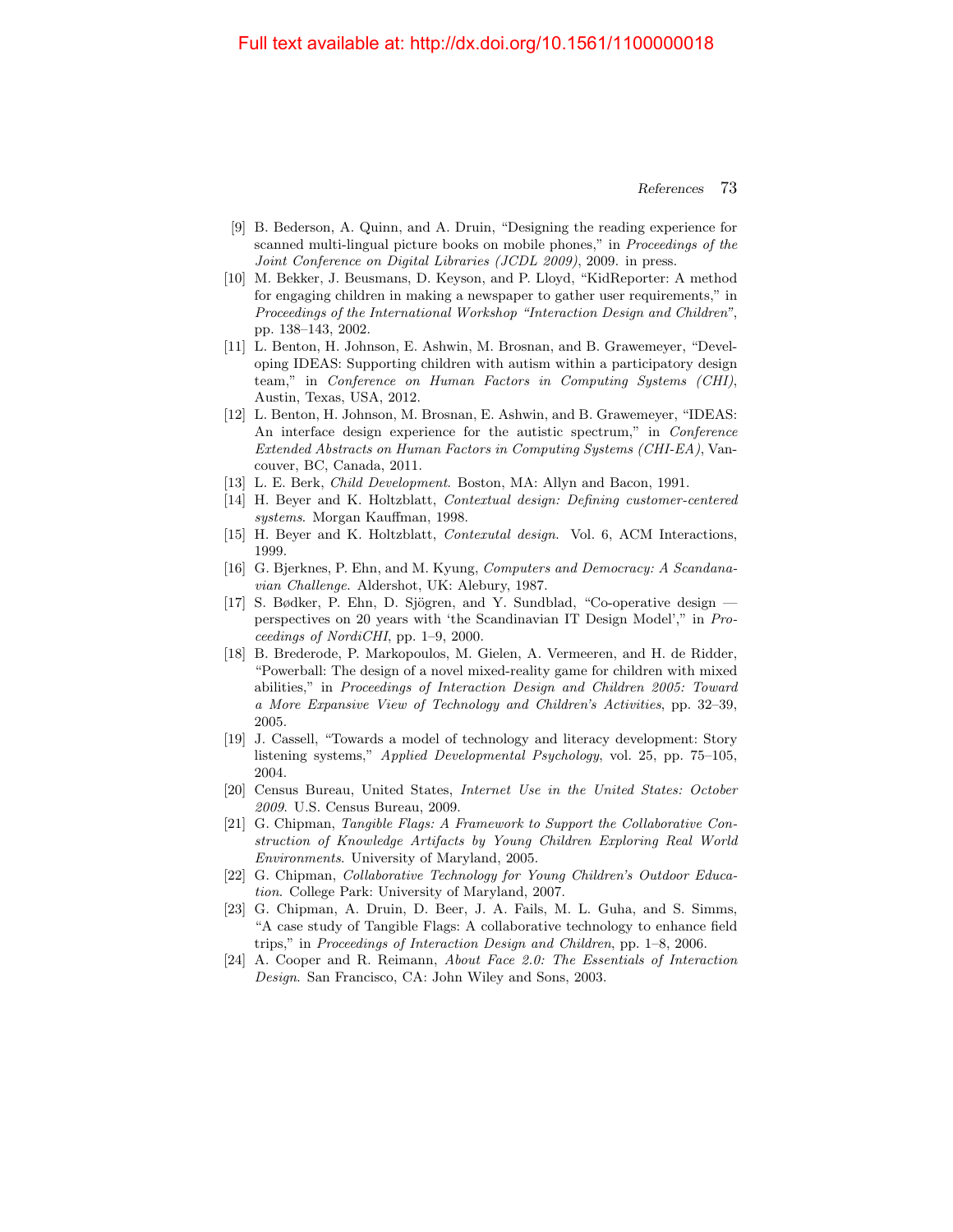- [25] G. De Leo and G. Leroy, "Smartphones to facilitate communication and improve social skills of children with severe autism spectrum disorder: Special education teachers as proxies," in Proceedings of the Seventh International Conference on Interaction Design and Children, pp. 45–48, 2008.
- [26] C. Dindler, E. Eriksson, O. S. Iversen, A. Lykke-Olesen, and M. Ludvigsen, "Mission from Mars — A method for exploring user requirements for children in a narrative space," in Proceedings of Interaction Design and Children 2005: Toward a More Expansive View of Technology and Children's Activities, pp. 40–47, 2005.
- [27] A. Druin, "A place called childhood," Interactions, vol. 3, no. 1, pp. 17–22, January 1996.
- <span id="page-20-0"></span>[28] A. Druin, "Cooperative inquiry: Developing new technologies for children with children," in Proceedings of the SIGCHI Conference on Human Factors in Computing Systems: The CHI is the Limit, pp. 592–599, 1999.
- <span id="page-20-1"></span>[29] A. Druin, "The role of children in the design of new technology," Behaviour and Information Technology (BIT), vol. 21, no. 1, pp. 1–25, 2002.
- [30] A. Druin, "What children can teach us: Developing digital libraries for children with children," Library Quarterly, vol. 75, no. 1, pp. 20–41, 2005.
- [31] A. Druin, B. Bederson, A. Boltman, A. Miura, D. Knotts-Callahan, and M. Platt, Children as our Technology Design Partners. Morgan Kauffman, 1999.
- <span id="page-20-2"></span>[32] A. Druin, B. Bederson, A. Rose, and A. Weeks, "From New Zealand to Mongolia: Co-designing and deploying a digital library for the world's children," Children, Youth and Environment: Special Issue on Children in Technological Environments, vol. 19, no. 1, pp. 34–57, 2009.
- <span id="page-20-3"></span>[33] L. M. Espinosa, J. M. Laffey, T. Whittaker, and Y. Sheng, "Technology in the home and the achievement of young children: Findings from the early childhood longitudnal study," Early Education and Development, vol. 17, no. 3, pp. 421–441, 2006.
- [34] J. A. Fails, Mobile Collaboration for Young Children: Reading and Creating Stories. College Park: University of Maryland, 2009.
- [35] J. A. Fails, A. Druin, and M. L. Guha, "Interactive storytelling: Interacting with people, environment, and technology," in Interactive Storytelling Workshop in coordination with Interaction Design and Children (IDC), Barcelona, Spain, June 12 2010.
- [36] J. A. Fails, A. Druin, and M. L. Guha, "Mobile collaboration: Collaboratively reading and creating children's stories on mobile devices," in Interaction Design and Children (IDC), Barcelona, Spain, June 9–12 2010.
- [37] A. Farber, A. Druin, G. Chipman, D. Julian, and S. Somashekhar, "How young can our design partners be?," in Proceedings of the Participatory Design Conference, pp. 127–131, June 2002.
- <span id="page-20-4"></span>[38] S. M. Fisch, "What's so "new" about "new media"?: Comparing effective features of children's educational software, television, and magazines," in Proceedings of Interaction Design and Children 2004: Building a Community, pp. 105–111, 2004.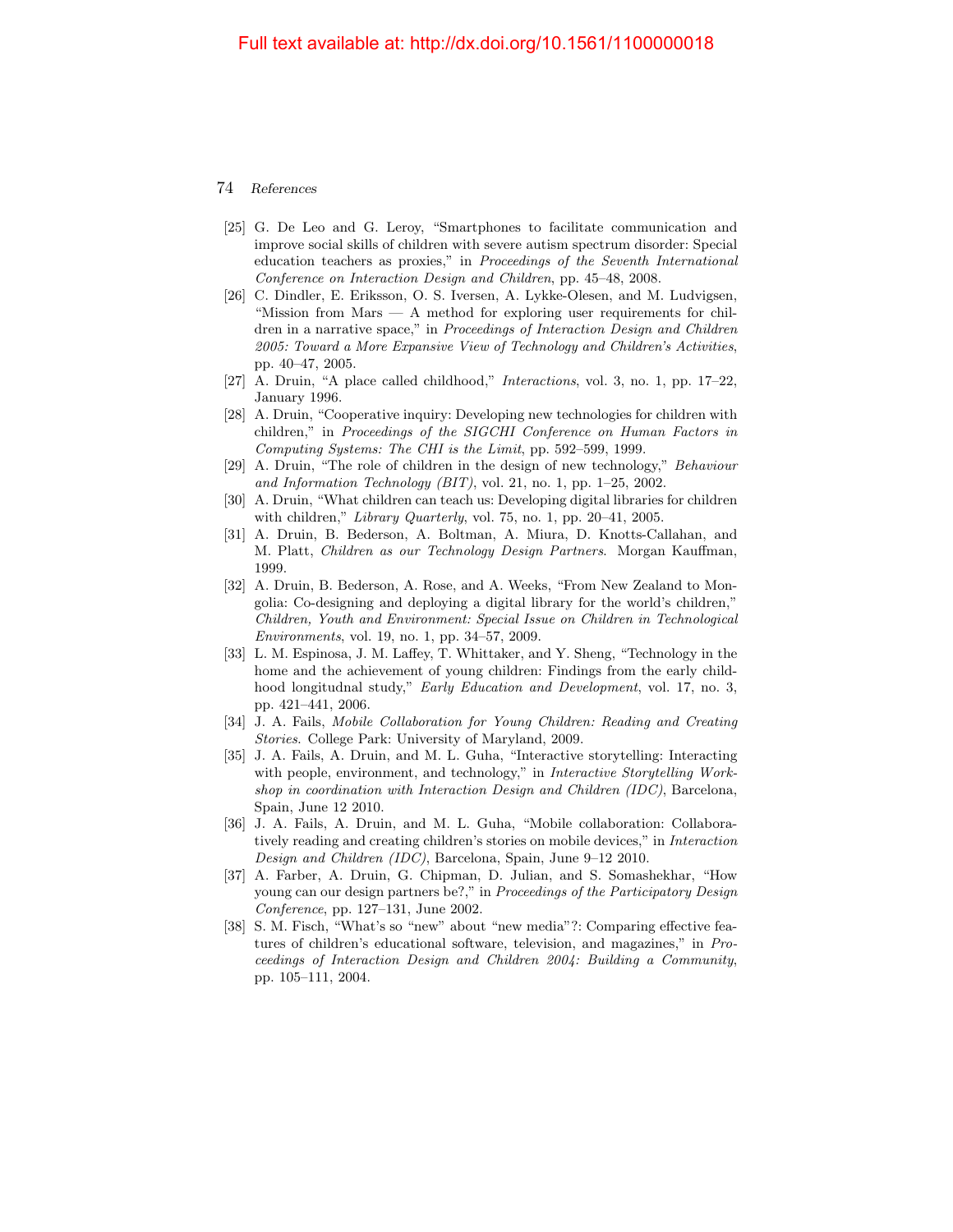- [39] C. Floyd, W.-M. Mehl, F.-M. Reisin, G. Schmidt, and G. Wolf, "Out of scandinavia: Alternative approaches to software design and system development," Human-Computer Interaction, vol. 4, no. 4, pp. 253–350, 1989.
- [40] C. Frauenberger, J. Good, and A. Alcorn, "Challenges, opportunities and future perspectives in including children with disabilities in the design of interactive technology," in Proceedings of the 11th International Conference on Interaction Design and Children, Bremen, Germany, 2012.
- [41] C. Frauenberger, J. Good, A. Alcorn, and H. Pain, "Supporting the design contributions of children with autism spectrum conditions," in International Conference on Interaction Design and Children (IDC), Bremen, Germany, 2012.
- [42] H. Gelderblom and P. Kotzé, "Ten design lessons from the literature on child development and children's use of technology," in Interaction Design and Chil $dren$  (IDC), Como, Italy, 2009.
- <span id="page-21-1"></span>[43] C. G. Gentry, Educational Technology: A Question of Meaning. Libraries Unlimited, Inc., 1995.
- [44] F. Gibson, "Conducting focus groups with children and young people: Strategies for success," Journal of Research in Nursing, vol. 12, no. 5, pp. 473–483, September 1 2007.
- [45] L. Gibson, P. Gregor, and S. Milne, "Case study: Designing with 'difficult' children," in Proceedings of the International Workshop "Interaction Design and Children", pp. 42–52, 2002.
- <span id="page-21-2"></span>[46] J. W. Glos and J. Cassell, "Rosebud: Technological toys for storytelling," CHI '97 Extended abstracts on Human Factors in Computing Systems: Looking to the Future, pp. 359–360, 1997.
- <span id="page-21-3"></span>[47] J. Good and J. Robertson, "Children's contributions to new technology: The design of Adventureauthor," in Proceedings of Interaction Design and Children 2003: Small Users — Big Ideas, p. 153, 2003.
- [48] J. Green and L. Hart, *The Impact of Context on Data*. Sage, 1999.
- <span id="page-21-0"></span>[49] GSMA, Children's Use of Mobile Phones: An International Comparison 2011. GSM Association & Mobile Society Research Institute within NTT DOCOMO, 2011.
- [50] M. L. Guha, Understanding the Social and Cognitive Experiences of Children Involved in Technology Design Processes. College Park: University of Maryland, 2010.
- [51] M. L. Guha, A. Druin, G. Chipman, and J. A. Fails, "The role of children in the development of new technology," in International Symposium on New Technologies for Children's Play, Odnese, Denmark, October 24 2003.
- [52] M. L. Guha, A. Druin, G. Chipman, J. A. Fails, S. Simms, and A. Farber, "Mixing ideas: A new technique for working with young children as design partners," in Proceedings of Interaction Design and Children 2004: Building a Community, pp. 35–42, 2004.
- [53] M. L. Guha, A. Druin, and J. A. Fails, "Cooperative inquiry revisited: Reflections of the past and guidelines for the future of intergenerational co-design," International Journal of Child-Computer Interaction, 2012.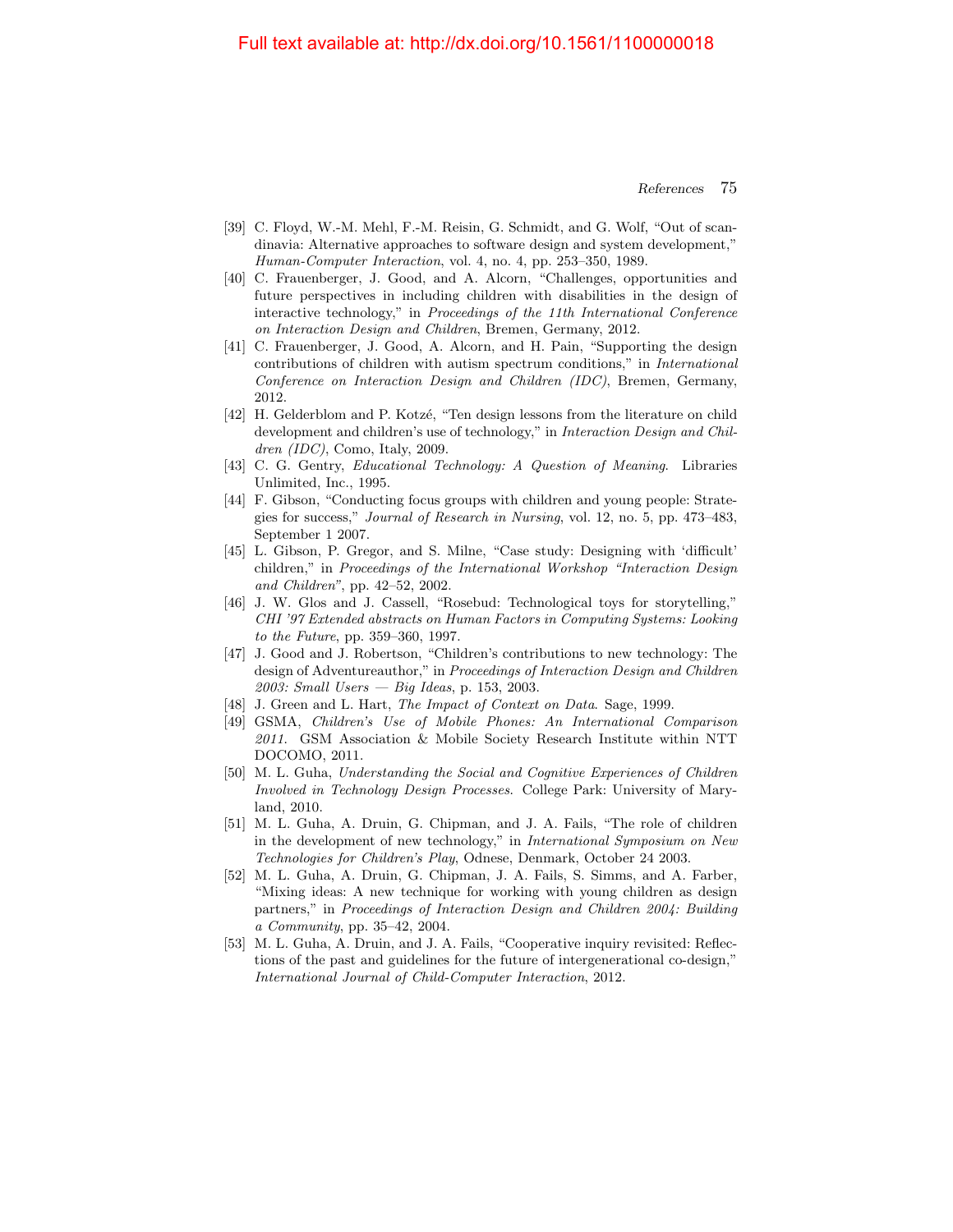- [54] M. L. Guha, A. Druin, and J. A. Fails, "Designing with and for children with special needs: An inclusionary model," in Proceedings of the International Conference on Interaction Design and Children, pp. 61–64, 2008.
- [55] J. Hart, The Art of the Storyboard for Film, TV, and Animation. Focal Press, 1999.
- [56] V. Henderson, S. Lee, H. Brashear, H. Hamilton, T. Starner, and S. Hamilton, "Development of an American Sign Language game for deaf children," in Proceedings of Interaction Design and Children 2005: Toward a More Expansive View of Technology and Children's Activities, pp. 70–79, 2005.
- [57] M. Hill, "Children's voices on ways of having a voice," Childhood, vol. 13, no. 1, pp. 69–89, February 1 2006.
- [58] M. J. Hoppe, E. A. Wells, D. M. Morrison, M. R. Gillmore, and A. Wilsdon, "Using focus groups to discuss sensitive topics with children," Evaluation Review, vol. 19, no. 1, pp. 102–114, February 1 1995.
- [59] A. Hornof, "Working with children with severe motor impairments as design partners," in Proceedings of the International Conference on Interaction Design and Children, pp. 69–72, 2008.
- <span id="page-22-0"></span>[60] J. P. Hourcade, "Interaction design and children," Foundations and Trends in Human-Computer Interaction, vol. 1, no. 4, pp. 277–392, 2008.
- [61] O. S. Iversen, "Designing with children: The video camera as an instrument of provocation," in Proceedings of the International Workshop "Interaction Design and Children", pp. 73–81, 2002.
- [62] O. S. Iversen, K. J. Kortbek, K. R. Nielsen, and L. Aagaard, "Stepstone: An interactive floor application for hearing impaired children with a cochlear implant," in Proceedings of the International Conference for Interaction Design and Children, pp. 117–124, 2007.
- <span id="page-22-1"></span>[63] O. S. Iversen and R. C. Smith, "Scandinavian participatory design: Dialogic curation with teenagers," in Proceedings of the International Conference on Interaction Design and Children, Bremen, Germany, 2012.
- [64] C. Jones, L. McIver, L. Gibson, and P. Gregor, "Experiences obtained from designing with children," in Proceedings of Interaction Design and Children 2003: Small Users — Big Ideas, pp. 69–74, 2003.
- [65] Y. B. Kafai, "Software by kids for kids," Communications of the ACM, vol. 39, no. 4, pp. 38–39, April 1996.
- [66] Y. B. Kafai, Children as Designers, Testers, and Evaluators of Educational Software. Morgan Kauffman, 1999.
- [67] Y. B. Kafai, "Children designing software for children what can we learn?," in Proceedings of Interaction Design and Children 2003: Small Users — Big Ideas, pp. 11–12, July 1–3 2003.
- [68] S. R. Kelly, E. Mazzone, M. Horton, and J. Read, "Bluebells: A design method for child-centered product development," in NordiCHI 2006, Oslo, Norway, October 14–18 2006.
- [69] C. Kennedy, S. Kools, and R. Krueger, "Methodological considerations in children's focus groups," Nursing Research, vol. 50, no. 3, pp. 184–187, 2001.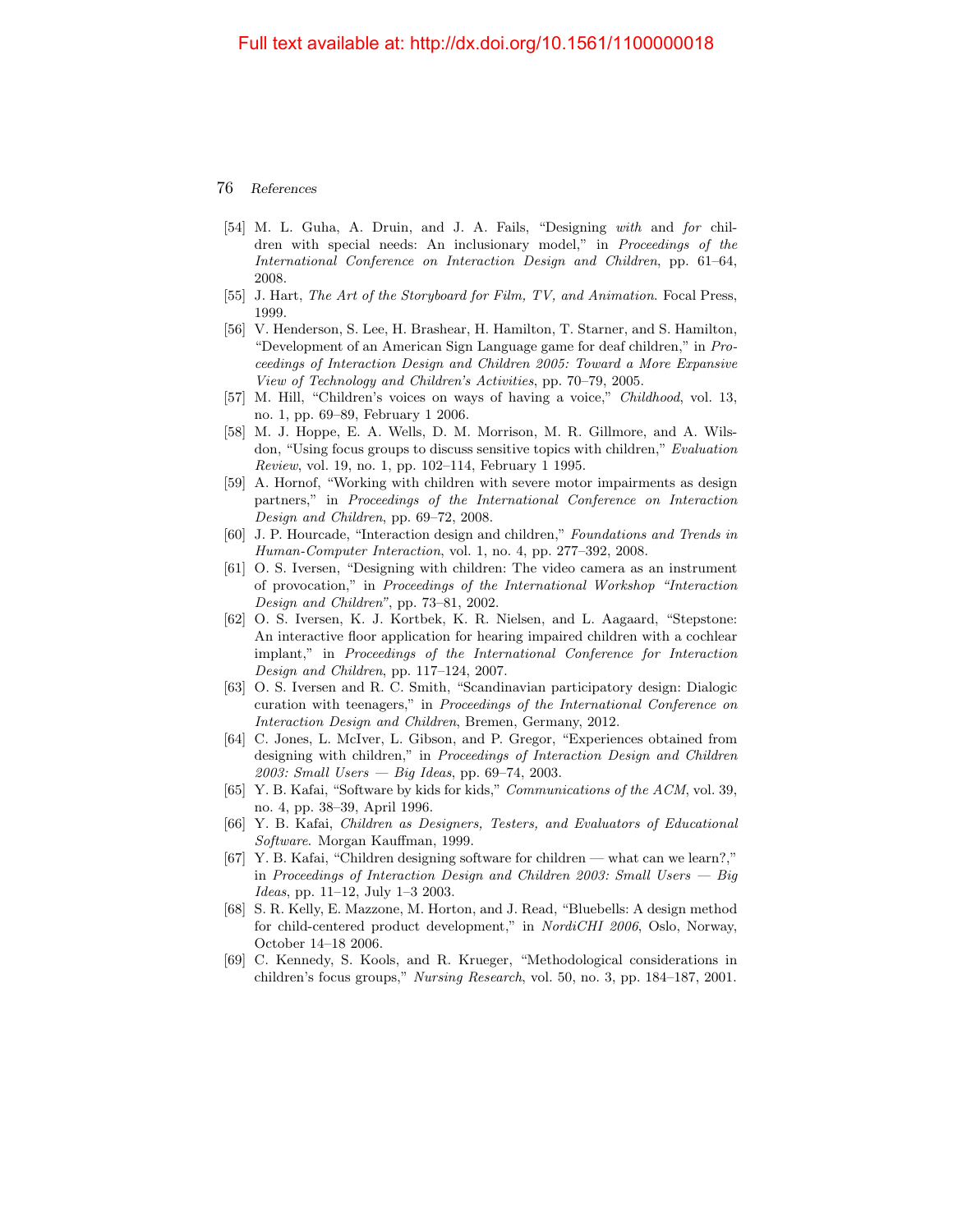- <span id="page-23-0"></span>[70] T. Kennedy, A. Smith, A. T. Wells, and B. Wellman, "Pew," Networked Families, (Accessed: February 24), 2008.
- [71] R. A. Krueger and M. A. Casey, Focus Groups: A Practical Guide for Applied Research. Thousand Oaks, California: Sage Publications, 2000.
- [72] K. K. Lamberty and J. K. Kolodner, "Camera talk: Making the camera a partial participant," in Proceedings of the SIGCHI Conference on Human Factors in Computing Systems, pp. 839–848, 2005.
- [73] A. Large, L. Bowler, J. Beheshti, and V. Nesset, "Creating web portals with children as designers: Bonded design and the zone of proximal development," McGill Journal of Education, vol. 42, no. 1, pp. 61–82, Winter 2007.
- [74] A. Large, V. Nesset, J. Beheshti, and L. Bowler, ""Bonded Design": A novel approach to intergenerational information technology design," Library  $\mathcal C$ Information Science Research, vol. 28, pp. 64–82, 2006.
- <span id="page-23-2"></span>[75] R. M. Lerner, Concepts and Theories of Human Development. Mahwah, New Jersey: Lawrence Erlbaum Associates, 2002.
- [76] T. W. Malone, "Heuristics for designing enjoyable user interfaces: Lessons from computer games," in Proceedings of the 1982 Conference on Human Factors in Computing Systems, Gaithersburg, Maryland, USA, 1982.
- [77] E. Mazzone, J. Read, and R. Beale, "Design with and for disaffected teenagers," in Proceedings: NordiCHI, pp. 290–297, 2008.
- [78] J. McElligott and L. van Leeuwen, "Designing sound toys for blind and visually impaired children," in Proceedings of Interaction Design and Children 2004: Building a Community, pp. 65–72, 2004.
- [79] L. Michell, Combining Focus Groups and Interviews: Telling How it is; Telling How it Feels. Sage, 1999.
- [80] L. Millen, S. Cobb, and H. Patel, "A method for involving children with autism in design," in Proceedings of the International Conference on Interaction Design and Children, Ann Arbor, Michigan, 2011.
- [81] J. Montemayor, A. Druin, G. Chipman, A. Farber, and M. L. Guha, "Tools for children to create physical interactive storyrooms," Computers in Entertainment (CIE), vol. 2, no. 1, pp. 12–35, 2004.
- [82] J. Montemayor, A. Druin, and J. Hendler, PETS: A Personal Electronic Teller of Stories. Morgan Kauffman, 2000.
- [83] N. Moraveji, J. Li, J. Ding, P. O'Kelley, and S. Woolf, "Comicboarding: Using comics as proxies for participatory design with children," in Proceedings of the SIGCHI conference on Human factors in computing systems, pp. 1371–1374, 2007.
- [84] M. Morgan, S. Gibbs, K. Maxwell, and N. Britten, "Hearing children's voices: Methodological issues in conducting focus groups with children aged 7–11 years," Qualitative Research, vol. 2, no. 1, pp. 5–20, April 1 2002.
- [85] M. J. Muller and S. Kuhn, "Taxonomy of PD Practices: a brief practitioner's guide," Communications of the ACM, vol. 36, no. 6, pp. 24–28, 1993.
- <span id="page-23-1"></span>[86] NCES, Internet Access in US Public Schools and Classrooms: 1994–2005. 2006. (Accessed: February 19).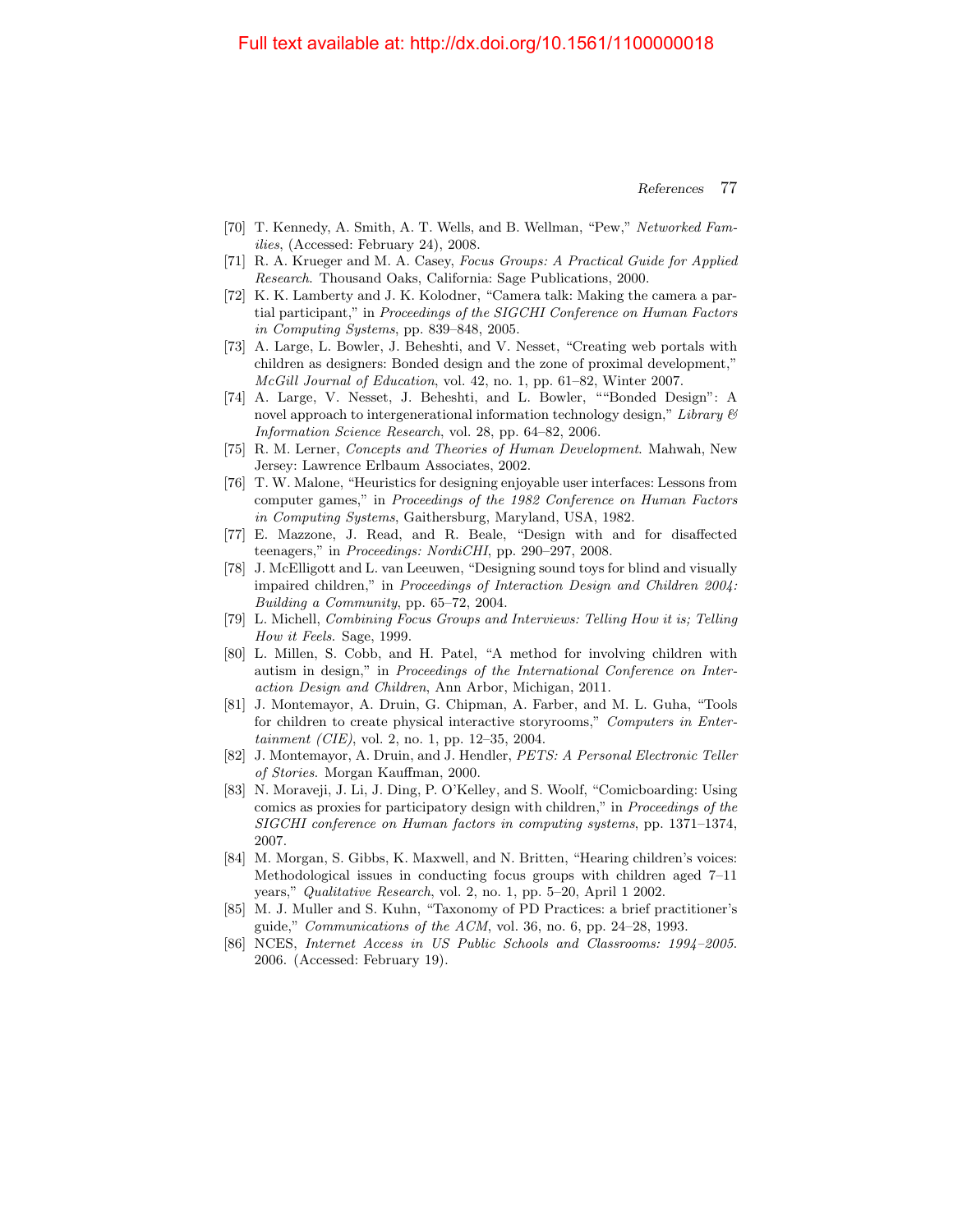- <span id="page-24-4"></span>[87] R. Oosterholt, M. Kusano, and G. de Vries, "Interaction design and human factors support in the development of a personal communicator for children," CHI 96 Design Briefings, pp. 450–457, 1996.
- [88] S. Papert, Child Power: Keys to the New Learning of the Digital Century. Keynote Address. London: Imperial College, 1998.
- [89] N. Parés, A. Carreras, J. Durany, J. Ferrer, P. Freixa, D. Gómez, O. Kruglanski, R. Parés, J. I. Ribas, M. Soler, and A. Sanjurjo, "Promotion of creative activity in children with severe autism through visuals in an interactive multisensory environment," in Proceedings of Interaction Design and Children 2005: Toward a More Expansive View of Technology and Children's Activities, pp. 110–116, 2005.
- [90] J. Piaget, To Understand is to Invent: The Future of Education. Grossman, New York, 1973.
- [91] J. Piaget, H. E. Gruber, and J. J. Vonèche, *The Essential Piaget*. New York: Basic Books, 1977.
- [92] D. Ramachandran, M. Kam, J. Chiu, J. Canny, and J. L. Frankel, "Social dynamics of early stage co-design in developing regions," in Proceedings of the SIGCHI conference on Human factors in computing systems, pp. 1087–1096, 2007.
- [93] J. Randolph and P. Eronen, "Developing the Learning Door: A case study in youth participatory program planning," Education and Program Planning, vol. 30, pp. 55–65, 2007.
- <span id="page-24-2"></span>[94] J. Read, M. Horton, O. S. Iversen, D. Fitton, and L. Little, "Methods of Working with Teenagers in Interaction Design (Workshop)," in Conference on Human Factors in Computing Systems (CHI), Paris, France, 2013.
- <span id="page-24-1"></span>[95] J. Read and O. S. Iversen, "Designing interactive technology for teens (Workshop)," in NordiCHI 2012, Copenhagen, Denmark, 2012.
- [96] J. Read, S. MacFarlane, and C. Casey, "Endurability, engagement, and expectations," in Interaction Design and Children (IDC), Eindhoven, The Netherlands, August 28–29 2002.
- <span id="page-24-5"></span>[97] J. Read, S. MacFarlane, and P. Gregory, "Requirements for the design of a handwriting recognition based writing interface for children," in *Proceedings* of Interaction Design and Children 2004: Building a Community, pp. 81–88, 2004.
- [98] J. C. Read and P. Markopoulos, "Lifelong Interactions: Understanding children's interactions: Evaluating children's interactive products," interactions, vol. 15, no. 6, pp. 26–29, 2008.
- [99] J. C. Read and P. Markopoulos, "Evaluating children's interactive products (Course Notes)," in Human Factors on Computing Systems (CHI), Vancouver, Canada, 2011.
- <span id="page-24-0"></span>[100] G. L. Revelle, L. Medoff, and E. Strommen, Interactive Technologies Research at Children's Television Workshop. Lawrence Erlbaum, 2001.
- <span id="page-24-3"></span>[101] J. Robertson, "Experiences of designing with children and teachers in the StoryStation project," in Proceedings of Interaction Design and Children 2003:  $Small \textit{Users} \longrightarrow Big \textit{Ideas}$ , pp. 29–41, 2002.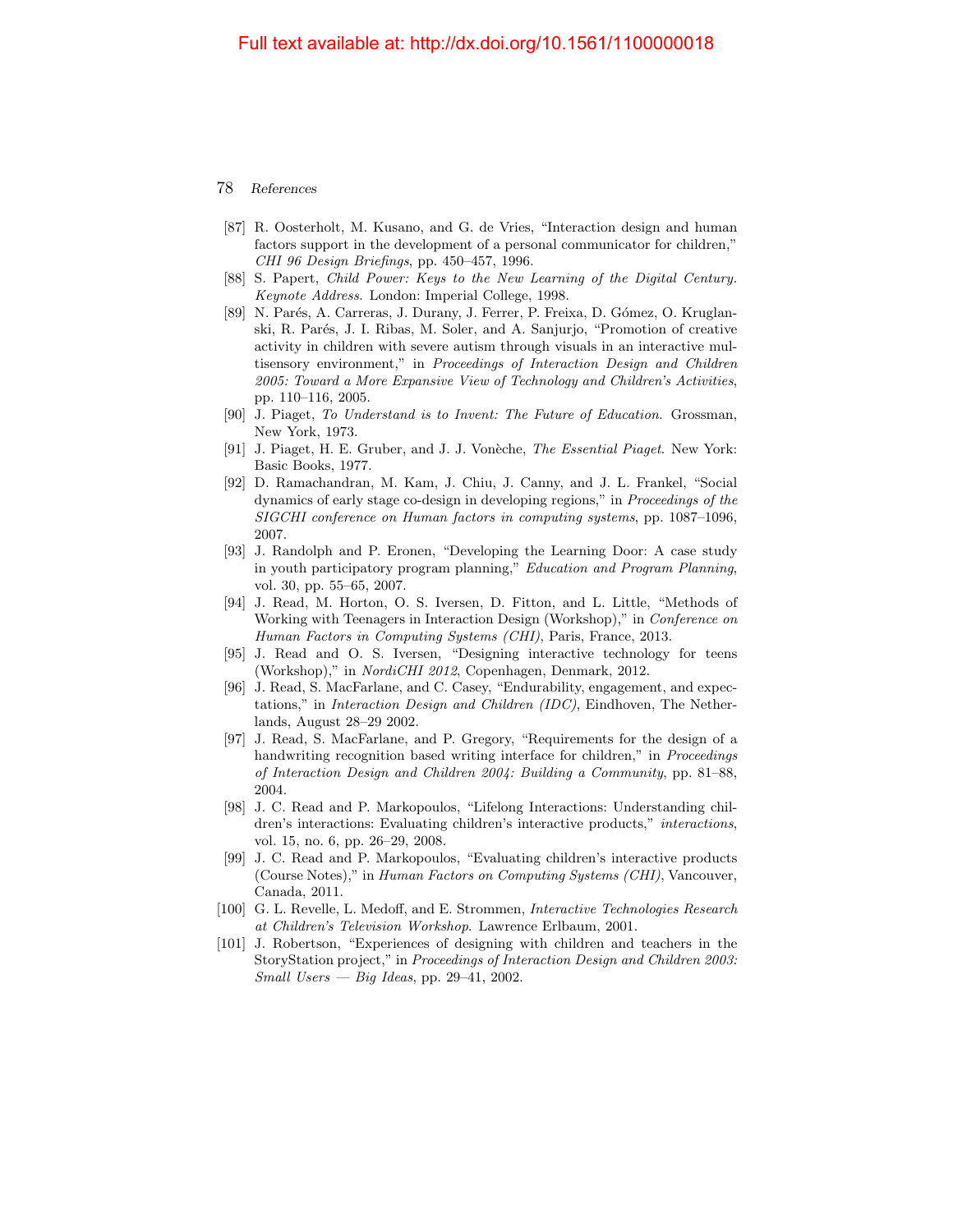- [102] M. Scaife and Y. Rogers, Kids as Informants: Telling Us What We Didn't Know or Confirming What We Knew Already? Morgan Kaufmann Publishers, 1999.
- [103] M. Scaife, Y. Rogers, F. Aldrich, and M. Davies, "Designing for or designing with? Informant design for interactive learning environments," in *Proceedings* of the SIGCHI Conference on Human Factors in Computing Systems: Looking to the Future, pp. 343–350, 1997.
- [104] G. Sim and M. Horton, "Investigating children's opinions of games: Fun toolkit vs. this or that," in Proceedings of the International Conference on Interaction Design and Children, Bremen, Germany, 2012.
- [105] W. S. Sluis-Thiescheffer, "How to optimize early design methods with children?," IDC, pp. 201–204, 2007.
- [106] W. S. Sluis-Thiescheffer, M. Bekker, and B. Eggen, "Comparing early design methods for children," in Proceedings of the International Conference for Interaction Design and Children, pp. 17–24, 2007.
- [107] A. Smith, Americans and Their Cell Phones. Pew Internet, 2011.
- [108] E. Soloway, M. Guzdial, and K. E. Hay, "Learner-centered design: The challenge for HCI in the 21st century," Interactions, vol. 1, no. 2, pp. 36–48, April 1994.
- [109] E. Soloway, S. L. Jackson, J. Klein, C. Quintana, J. Reed, J. Spitulnik, S. J. Stratford, S. Studer, J. Eng, and N. Scala, "Learning theory in practice: Case studies of learner-centered design," in Proceedings of the SIGCHI Conference on Human Factors in Computing Systems: Common Ground, pp. 189–196, 1996.
- <span id="page-25-2"></span>[110] E. Strommen, "When the interface is a talking dinosaur: Learning across media with Actimates Barney," in Proceedings of the SIGCHI conference on Human factors in computing systems, pp. 288–295, 1998.
- <span id="page-25-1"></span>[111] L. M. Takeuchi, Families Matter: Designing Media for a Digital Age. New York, NY: The Joan Ganz Cooney Center at Sesame Workshop, 2011.
- [112] N. Tarrin, G. Petit, and D. Chene, "Network force-feedback applications for hospitalized children in sterile room," in Proceedings of Interaction Design and Children, pp. 157–160, 2006.
- [113] S. Tucker, "The diary of the future: Defining a self-documentation system with child design partners," in Proceedings of Interaction Design and Children 2004: Building a Community, pp. 133–134, 2004.
- <span id="page-25-0"></span>[114] E. A. Vandewater, V. J. Rideout, E. A. Wartella, X. Huang, J. H. Lee, and M.-S. Shim, "Digital childhood: Electronic media and technology use among infants, toddlers, and preschoolers," Pediatrics, vol. 119, no. 5, pp. e1006– e1015, 2007.
- [115] A. Veale, Creative Methodologies in Participatory Research with Children. Sage, 2005.
- [116] L. S. Vygotsky, Mind in Society: The Development of Higher Psychological Processes. Cambridge, MA: Harvard University Press, 1978.
- [117] S. Wahid, D. S. McCrickard, J. DeGol, N. Elias, and S. Harrison, "Don't drop it!: Pick it up and storyboard," in Conference on Human Factors in Computing Systems (CHI), Vancouver, BC, Canada, 2011.